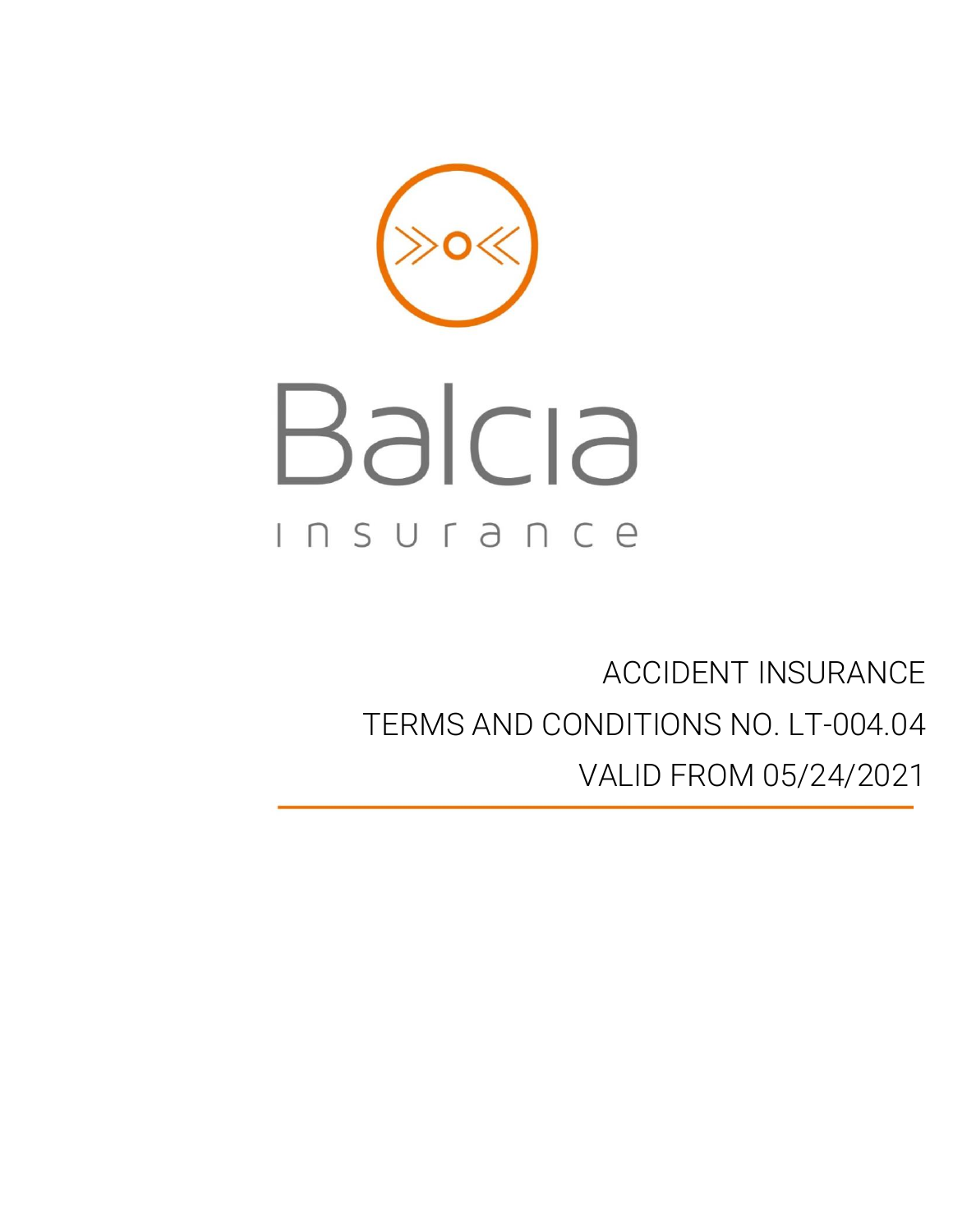# <span id="page-1-0"></span>ABOUT ACCIDENT INSURANCE

Feel safe with Balcia Accident Insurance!

We have created accident insurance to provide You with financial security and support for You and Your relatives in case of an unexpected bodily injury or illness.

We offer a wide range of insurance risks, so You can choose the option or package that best meets Your needs:

# • **Trauma insurance**

We pay an insurance indemnity when the Insured suffers a bodily injury in an accident specified in Table No. 2 "Traumas" of these Insurance Terms and Conditions.

### • **Disability insurance**

We pay an insurance indemnity when the Insured is diagnosed with bodily injuries specified in Table No. 1 "Injuries" of these Insurance Terms and Conditions as a result of an accident, that happened not later than within 1 (one) year from the accident date.

### • **Death insurance**

We pay an insurance indemnity in the amount of the Sum insured if the Insured dies due to an accident not later than within 1 (one) year from the accident date.

### • **Hospital allowance insurance**

We pay an insurance indemnity when the Insured is treated in an inpatient treatment institution due to an accident.

### • **Daily allowance insurance**

We pay an insurance indemnity when the Insured has a temporary incapacity for work for at least 3 (three) consecutive days due to an accident that took place during the insurance period in the Republic of Lithuania.

# • **Critical illness insurance**

We pay an insurance indemnity in the amount of the Sum insured, when the Insured is diagnosed with an illness specified in Table No. 3 "Critical Illnesses" of these Insurance Terms and Conditions for the first time in his/ her life.

# • **Insurance of assistance (burial or cremation) costs**

We indemnify actual costs of burial and/or cremation of the Insured in the Republic of Lithuania, if the Insured dies due to an accident.

# • **Insurance of costs for adapting housing for special needs in case of disability**

We cover costs of adapting the Insured's home to his/ her needs if the Insured's movement has been impaired due to a bodily injury that has been recognized as an Insured Event under the risk of disability.

# • **Insurance of additional costs in case of temporary disability**

If the Insured is prescribed bed rest after an accident, we cover costs incurred for doctor or nurse services, house maintenance services, washing and cleaning of the Insured's clothes and bedding, delivery of food and other necessities, and dog walking during the treatment period.

# • **Insurance of Employer's financial losses**

If the Insured suffers a bodily injury leading to his/ her death or disability, we pay costs which you incur as the employer: legal representation costs, costs of burying the Insured, psychological, social and medical assistance to the Insured or his / her family members and recruitment of a new employee.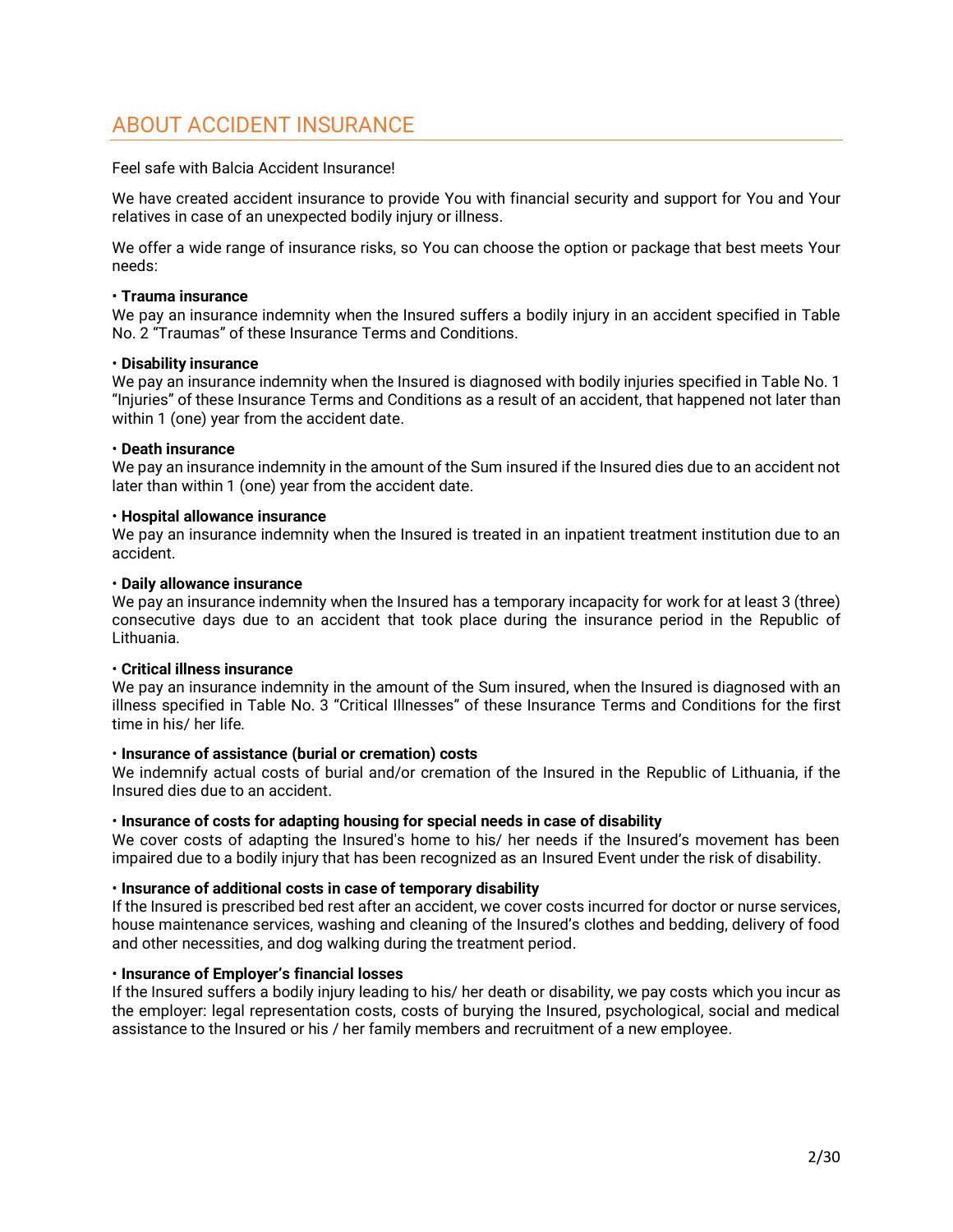# • **Insurance of financial losses having cancelled a camp due to a suffered trauma**

We cover your costs incurred to purchase a ticket to a children's camp, when the Insured is unable to go to a planned camp or cannot be a full-fledged participant in a camp programme due to a trauma or disability which was declared an Insured Event.

# **A detailed description of insurance risks is provided in these Insurance Terms and Conditions below.**

# **What to do in case of an event?**

In case of an accident, refer to a medical institution for medical assistance as soon as possible, not later than within 48 hours.

Obtain treatment-related documents from the medical institution, which provided you with medical assistance.

Report to us the damage or loss which You incurred no later than within 30 days or, in case of death of the Insured, not later than within 10 days from the date of the accident in one of the following ways: by registered mail sent to Perkūnkiemio g. 5, LT-12129 Vilnius, by e-mail [zalos@balcia.lt](mailto:zalos@balcia.lt) or by completing a report onlin[e www.balcia.lt.](http://www.balcia.lt/)

If You are unable report an event in writing, notify us by calling **19001** or **+370 5 2119 119,** if calling from abroad.

Stay safe and healthy! Balcia Insurance SE Lithuanian branch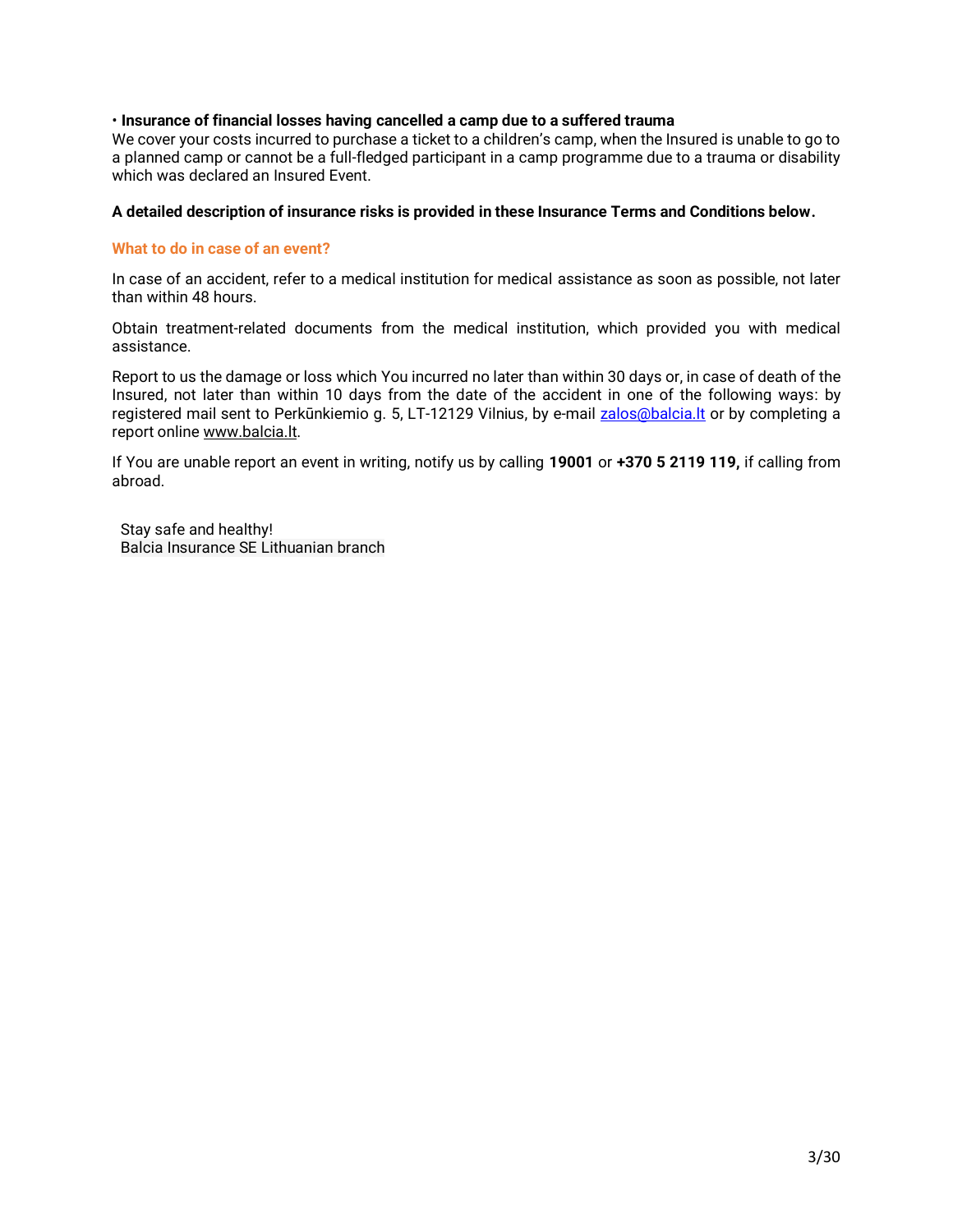# **CONTENT**

| IV. PROCEDURE OF NON-PAYMENT AND REDUCTION OF INSURANCE INDEMNITIES 13 |  |
|------------------------------------------------------------------------|--|
|                                                                        |  |
|                                                                        |  |
|                                                                        |  |
|                                                                        |  |
|                                                                        |  |
|                                                                        |  |
|                                                                        |  |
|                                                                        |  |
|                                                                        |  |
|                                                                        |  |
|                                                                        |  |
|                                                                        |  |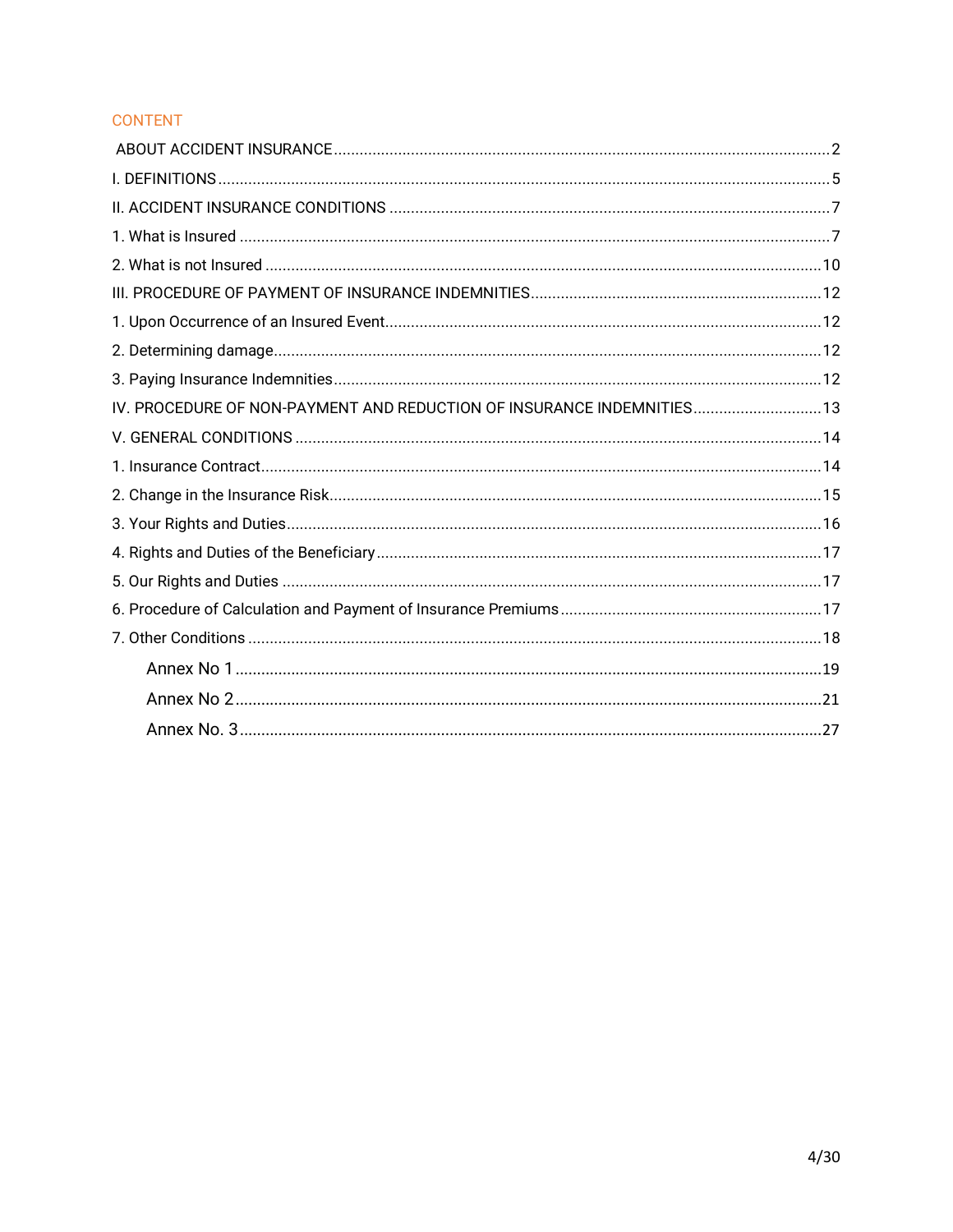# <span id="page-4-0"></span>I. DEFINITIONS

**1.1. The Insured** shall mean the person whom You indicated in the Insurance Contract, upon an occurrence of an Insured Event in whose life We shall pay an Insurance Indemnity. The following persons may be the Insured in the Insurance Contract:

1.1.1. clearly specified natural persons;

1.1.2. employees under the list of positions.

# **1.2. Relatives of the Insured:**

1.2.1. a spouse or a cohabiting person sharing household for one year at the least;

1.2.2. children (adopted children), grandchildren and their spouses or cohabitants;

1.2.3. parents (adoptive parents), grandparents;

1.2.4. siblings (adoptive siblings);

**1.3. Housing** shall mean a permanent place of residence (a house, its part or an apartment, including common-use premises of multi-apartment buildings) of the Insured owned by the Insured or his/ her relatives. The owner of the housing and owners of common-use premises shall consent to the adaptation of housing and common-use premises within the meaning of these Insurance Terms and Conditions. Works of construction of the housing must be completed, it must have been recognized as suitable for use and registered with the State Enterprise Centre of Registers.

**1.4. Policyholder** *or* **You** shall mean a natural or legal person, who addressed Us or Our representative for conclusion of an insurance contract, or whom We offered to conclude an insurance contract, or who concluded an insurance contract with us in accordance with these Insurance Terms and Conditions.

**1.5. Insurer** *or* **We** shall mean Balcia Insurance SE, acting through Balcia Insurance SE Lithuanian branch.

**1.6. Insurance Risk** shall mean a likely danger beyond the will of the Insured threatening property interests of the Insured related to his/ her life and (or) health.

**1.7. Sum Insured** shall mean the sum of money specified in the Insurance Contract or the amount of money calculated in accordance with the procedure prescribed in the Insurance Contract, which the insurance indemnity amount cannot exceed. The Sum Insured shall be set separately for each Insured and each selected Insurance Risk. The Sum Insured shall be reduced by the amount of insurance indemnities paid to each Insured. The sum of all insurance indemnities paid during the validity period of the Insurance Contract may not exceed 100 % of the sum specified in the insurance policy for a specific Insurance Risk. The Insurance Contract may provide for certain exceptions

**1.8. Insurance Terms and Conditions** shall mean Our prepared standard terms and conditions of the Insurance Contract that are available online at [www.balcia.lt.](http://www.balcia.lt/)

**1.9. Insurance Coverage Territory** shall mean the geographical territory indicated in the Insurance Policy in which the insurance coverage is valid if an Insured Event occurs.

**1.10. Insured Event** shall mean an event specified in the Insurance Contract upon occurrence of which We must pay an insurance indemnity. Only such events which occur in the Insurance Coverage Territory (indicated in the Contract) specified in the Insurance Contract during the Insurance Coverage period shall be considered Insured Events.

**1.11. Europe**. The European Economic Area (EEA) states.

**1.12. Deductible** shall mean the sum deducted from the insurance indemnity payable to each Insured. Given the chosen Insurance Risk, the Deductible shall be indicated in the Insurance Contract as a specific amount and/ or a percentage of the amount of the loss calculated according to these Insurance Terms and Conditions. Where more than one person is insured under the same Insurance Contract, the Deductible shall be applicable to each Insured Person.

**1.13. Medical Institution** shall mean a licensed personal health care institution practicing generally recognized medicine.

**1.14. Loss of Speech** shall mean complete or partial loss of the ability to speak and/or understand a language.

**1.15. Hearing Loss** shall mean complete deafness or impaired hearing in both ears, when the Insured does not hear a person speaking at the ear, and the hearing threshold in the audiogram is higher than 91 dB.

**1.16. Hearing Loss in One Ear** shall mean deafness or hearing loss in one ear when the Insured does not hear a person speaking at the hurt ear, and the hearing threshold in the audiogram is higher than 91 dB.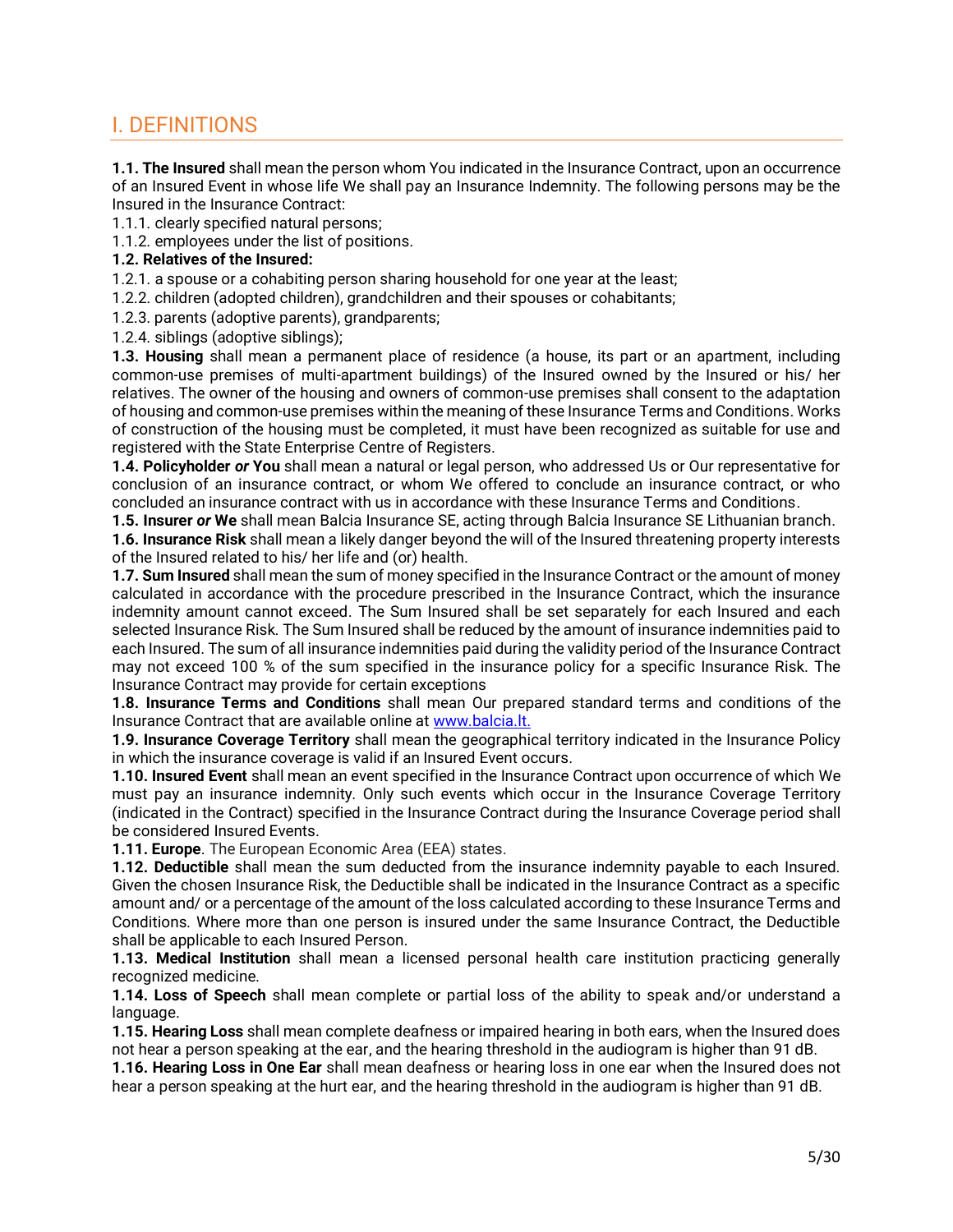**1.17. Injury** shall mean damage to the tissues or organs of the Insured's body, anatomical integrity, or their functions caused in an accident by mechanical, chemical, thermal, toxic substances or another physical impact.

**1.18. Temporary Disability** shall mean a person's condition when his/ her ability to work, study or act has temporarily decreased due to an illness or bodily injury**.**

**1.19. Medical Documents** shall mean written information on the functional disorders of the Insured, carried out tests, incapacity for work, applied treatment, rehabilitation and prescribed medicinal products or other products approved and provided by a Medical institution.

**1.20. Death** shall mean irreversible death of the human body as a whole, when blood flow, breathing stops, and the brain dies in the result of Insured Event.

**1.21. Beneficiary** shall mean the person appointed by You or the Insured, and specified in the Insurance Contract, who is entitled to an insurance indemnity in case of an Insured Event.

**1.22. Intoxication** shall mean a condition when the Insured is intoxicated with alcohol, toxic, narcotic, psychotropic or other psychoactive substances, including potent drugs and drugs the use of which does not allow him/ her to engage in certain activities. For the purposes of these Insurance Terms and Conditions, a person will be considered clean when having tested him/ her, his/ her blood alcohol content does not exceed 0.4 per mille.

**1.23. Incapacity for Work** – a patient shall be considered incapacitated for work if he / she has been issued a certificate for incapacity for work or a statement for not showing up at work, a labour exchange or an educational institution (F 094a). If the patient is an unemployed adult, a studying child (a student) during vacation or a pre-schooler not attending an educational institution, he/ she shall be considered incapacitated for work if he/ she undergoes outpatient treatment for 10 consecutive days at the least.

**1.24. Non-Insured Event** shall mean an incident specified in the Insurance Terms and Conditions and/ or laws upon the occurrence of which We shall not pay and Insurance Indemnity.

**1.25. Accident** shall mean a sudden and unexpected event when the Insured's body is externally exposed to physical force, chemical, thermal, toxic gas or other physical effects, which results in the Insured suffering a bodily injury, becoming temporarily incapacitated for work, disabled, or death of the Insured;

**1.26. Uninterrupted Insurance Coverage Period** shall mean a consistent sequence of insurance contracts where the expiry of one insurance contract coincides with the start of another insurance contract and the insurance coverage provided under the insurance contracts was not suspended and/or none of the insurance contracts was terminated.

**1.27. Sport Competitions and Trainings** shall mean competitions and trainings organised by sports organisations, sports clubs, sports schools, sports centres, sports facilities, sport federations, associations and societies and other organisations and institutions engaged in physical education and sports activities having rights of a legal entity, which create conditions for practicing physical education and sports, preparing sportsmen, organising sports competitions and other physical education and sports events (hereinafter – Sports Organizations). Competitions shall be held according to the regulations which correspond to the rules of sports competitions. The regulations shall indicate organisers of competitions and the terms and conditions, procedure for holding competitions and safety instructions. Provisions of this clause shall not apply to sports activities that are not organized by sports organizations and are a form of leisure of the Insured.

**1.28. Surgery** shall mean a mechanical impact on tissues and organs for treatment or diagnostic purposes. In case of bone fractures and dislocations, surgery is called a surgical procedure, when bone fractures are fixed using a surgical nail, plate or a fixation device. A closed bone and joint reconstruction shall not be considered a surgery. A surgery that involves treatment of several bones in one part of the body shall be considered one surgery. A surgery shall be performed under general or spinal anaesthesia (general anaesthesia is a reversible suppression of the central nervous system via the respiratory tract or blood using anaesthetics, leading to unconsciousness and loss of sensation, relaxation of transverse muscles and partial suppression of vegetative functions; spinal anaesthesia is an artificially induced reversible inhibition of spinal nerve roots by injecting anaesthetics into the cerebrospinal fluid).

**1.29. Recurrent Fracture** shall mean a fracture of a bone that has not healed completely at the place of a previous fracture.

**1.30. Pathological Fracture** shall mean a bone fracture suffered due to pathological changes in the bone structure (including cases when the fracture itself was caused by the impact of external physical force).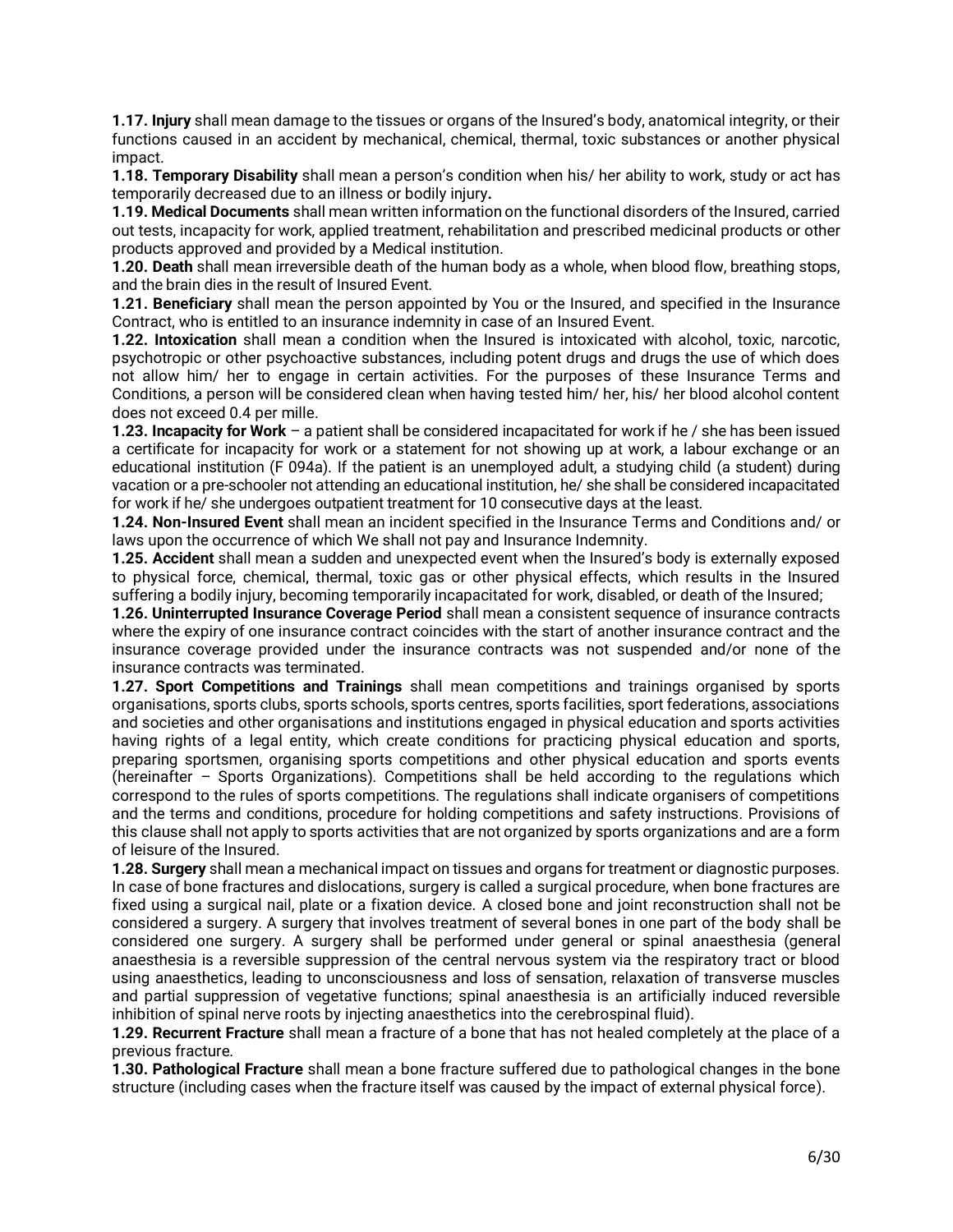**1.31. Scheduled Medical Assistance** shall mean official and generally accepted medicine-based medical services performed according to the physician's prescription in order to implement the plan of treatment of the Insured due to an accident. Rehabilitative, resort or sanatorium treatment and unconventional.

**1.32. Loss of Vision** shall mean complete blindness or impaired vision in both eyes when corrected visual acuity of the better-seeing eye is less than 0.04 to light perception or concentric narrowing of the field of vision is up to 5 degrees from the point of fixation.

**1.33. Loss of Vision in One Eye** shall mean a condition when visual acuity in one eye is less than 0.04 to light perception.

**1.34. Brain Death** shall mean the irreversible cessation of all human brain structures when some of his/ her organs and organ systems still function.

**1.35. Sports** shall mean participation in any sports activities, trainings or competitions of any type held by a Sports Organisation. We shall not consider individual or group sporting activities which are not organised by a Sports Organisation and are only a form of leisure of the Insured to be sports.

**1.36. Terrorist Acts (Terrorism)** shall mean endangering life or health of many people, property through the use or threatening to use force (for example, by exploding, setting on fire, spreading radioactive, biological or chemical harmful substances, preparations, microorganisms etc.) in pursuit of religious, ideological, political and ethnic goals and in order to influence or intimidate the government, society or a part thereof.

# <span id="page-6-0"></span>II. ACCIDENT INSURANCE CONDITIONS

# <span id="page-6-1"></span>1. What is Insured

1.1. Accident insurance shall cover Your and/ or the Insured's property interests related to health and life of the Insured.

1.2. Insured Events, if indicated in the Insurance Policy:

1.2.1. **Death** – an indemnity in the amount of the Sum Insured shall be paid if the Insured died as a result of an accident which took place in the insurance coverage territory indicated in the Insurance Contract during the validity period of insurance coverage in no more than 1 (one) year after the Accident date.

1.2.1.1. We shall pay an insurance indemnity to the Beneficiary specified in the Insurance Policy, or, when there is no Beneficiary, - to successors of the Insured, in accordance with the procedure established by legal acts of the Republic of Lithuania.

1.2.1.2. If an Insurance Indemnity has already been paid for the same Accident for risks of disability, traumas, hospital allowance, daily allowance, additional costs in case of temporary disability, adaptation of housing for special needs in case of disability, but grounds for paying an Insurance Indemnity for death of the Insured have formed within one year from the Accident date, the Insurance Indemnity in case of death shall be reduced by the sum paid under the risks of disability, traumas, hospital allowance, daily allowance, additional costs in case of temporary disability or adaptation of housing for special needs in case of disability.

1.2.2. **Disability** – an insurance indemnity shall be paid when the Insured was diagnosed with Injuries listed in Annex No.1 "Disability" to these Insurance Terms and Conditions as a result of an Accident which took place in the insurance coverage territory indicated in the Insurance Contract during the validity period of insurance coverage in no more than 1 (one) year after the Accident date:

1.2.2.1. an insurance indemnity shall be calculated by multiplying the disability Sum Insured provided for in the Insurance Contract by the percentage for the respective bodily Injury suffered due to the Accident specified in Annex No. 1 "Disability" to these Insurance Terms and Conditions;

1.2.2.2. if several bodily Injuries provided for in Annex No. 1 "Disability" were suffered for the same Accident, insurance indemnities shall be aggregated;

1.2.2.3. if an insurance indemnity for the risk of trauma was paid for the same Accident, but the basis for paying an insurance indemnity under the risk of disability formed within one year from the Accident date, an insurance indemnity for the risk of disability shall be reduced by the amount paid according to the risk of injuries;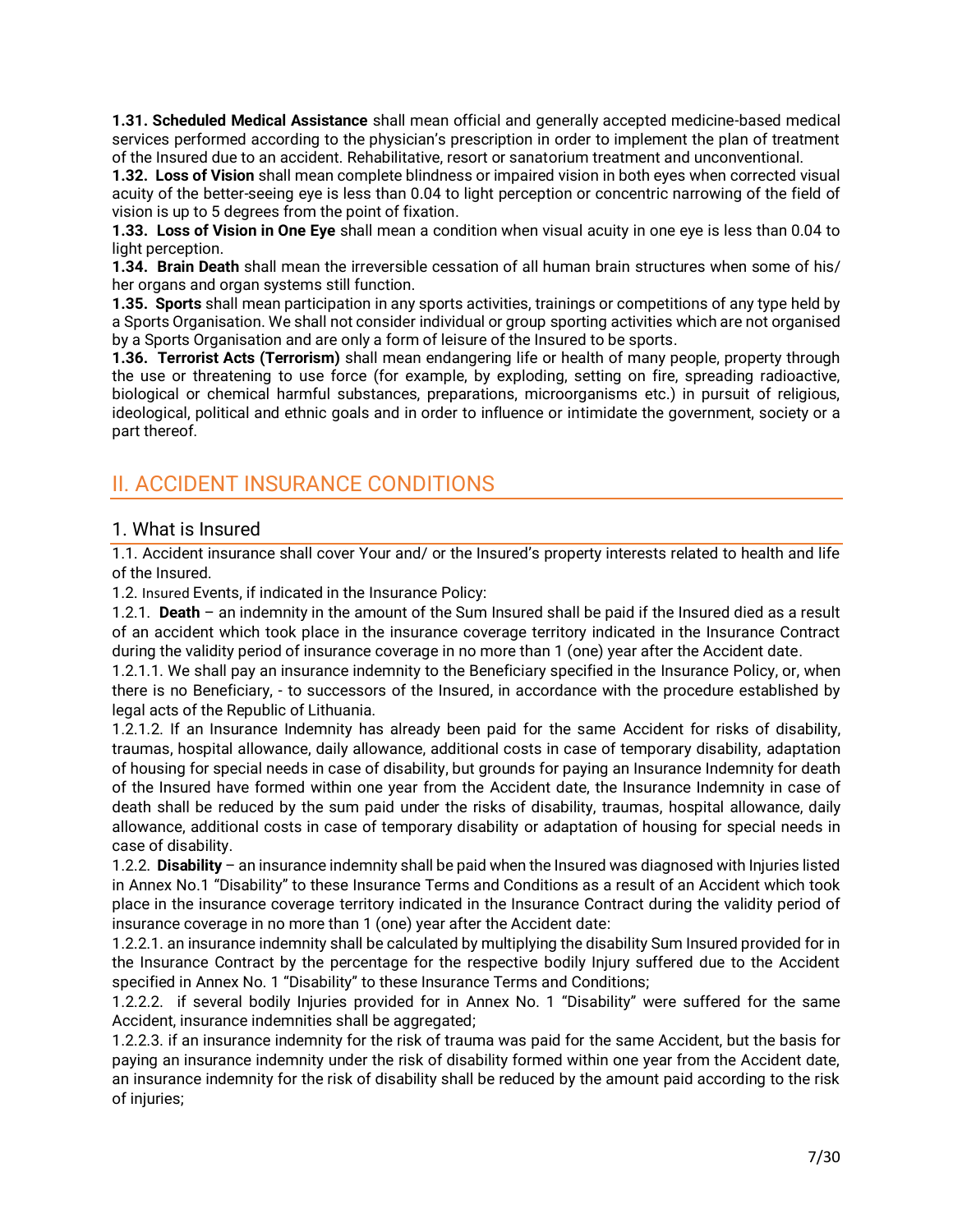1.2.2.4. if the Insured was diagnosed with a disability, We shall also indemnify to the Insured costs of psychological assistance provided no later than within one year from the Accident date, not exceeding EUR 300 during the entire period of validity of the Insurance Contract. The basis for calculating an insurance indemnity shall be the invoices confirming the fact of provision of psychological assistance.

1.2.2.5. Reduction (loss) of working capacity, the level of working capacity (disability) approved by state institutions or an assessment of working capacity (disability) submitted in a different form shall not be considered a Disability under these Insurance Terms and Conditions.

1.2.3. **Traumas** – an insurance indemnity shall be paid when the Insured has suffered in an Accident Injuries listed in Annex No. 2 "Traumas" to the Insurance Terms and Conditions:

1.2.3.1 an insurance indemnity in case of a trauma shall be calculated by multiplying the Sum Insured for trauma specified in the Insurance Policy by the percentage for the respective trauma provided for in Annex No. 2 "Traumas" to the Insurance Terms and Conditions;

1.2.3.2. if several parts of the body (several organs) have been injured in the same Accident, the insurance indemnities provided for in Annex No. 2 "Traumas" shall be summed up;

1.2.3.3. several injuries to one part of the body (organ) resulting from the same Accident shall be considered one event, and an Insurance Indemnity shall be paid in accordance with one clause of Table No. 2 "Traumas", which provides for the most serious bodily injury, only. Several fractures in different locations of a single bone shall be considered a single fracture. A rupture of both menisci of one knee shall be considered a single rupture of a meniscus;

1.2.3.4. in case of bone fractures, dislocations, partial dislocations and tears, an Insurance Indemnity shall be paid only if the condition has been confirmed by an X-ray, computed tomography or magnetic resonance imaging photograph;

In case of muscle, tendon, ligament, meniscus rupture, an Insurance Indemnity shall be paid only if the condition has been confirmed by instrumental (ultrasound, computed tomography or magnetic resonance imaging) and / or other objective tests. If photos or other documents of the said tests have not submitted, an Insurance Indemnity shall not be paid;

1.2.3.5. An Insurance Indemnity shall be paid for the primary dislocation, rupture of ligaments, tendons and meniscus only;

1.2.3.6. An Insurance Indemnity for a traumatic tooth injury and / or loss shall be paid only if there are objective signs of injury to the soft tissues of the mouth and / or face. An Insurance Indemnity shall only be paid once after a traumatic dental injury. Consequences of an Accident shall be assessed not later than within 1 (one) year from the Accident date. An Insurance Indemnity shall not be paid for a tooth injury resulting from biting (chewing) and any diseases (e.g. bruxism);

1.2.3.7. 1 % of the body area corresponds to the size of the palm of the Insured (including palm and fingers). 1.2.3.8. if the basis for paying an Insurance Indemnity for a risk of disability has formed for the same Accident, an Insurance Indemnity for the risk of trauma shall not be paid.

1.2.4. **Hospital allowance**. We shall pay an Insurance Indemnity when the Insured is treated in a hospital for an Accident suffered.

1.2.4.1. We shall start paying hospital allowance from the first day of hospitalization. The first and the last day of hospitalization shall be considered one day.

1.2.4.2. In case of an Insured Event, We shall pay the hospital allowance Sum Insured of one day specified in the Insurance Policy for each day spent in hospital, but for not more than 140 (one hundred and forty) days throughout the entire period of validity of the Insurance Contract.

1.2.5. **Daily allowance.** We shall pay an Insurance Indemnity when the Insured becomes temporarily disable for at least 3 (three) consecutive days due to an Accident suffered in the Insurance Coverage Territory specified in the Insurance Contract and during the period of validity of Insurance Coverage:

1.2.5.1. after becoming entitled to an Insurance Indemnity, We shall pay an Insurance Indemnity for the period of incapacity for work, calculating from the first day of incapacity for work. The first and the last day of incapacity for work shall be treated as one day.

1.2.5.2. If the Insured becomes temporarily incapacitated for work several times due to the same Accident, daily allowance shall be paid for one, the longest, period of incapacity for work only. In all cases, daily allowance for the same Accident shall be paid for not more than 30 (thirty) days of incapacity for work.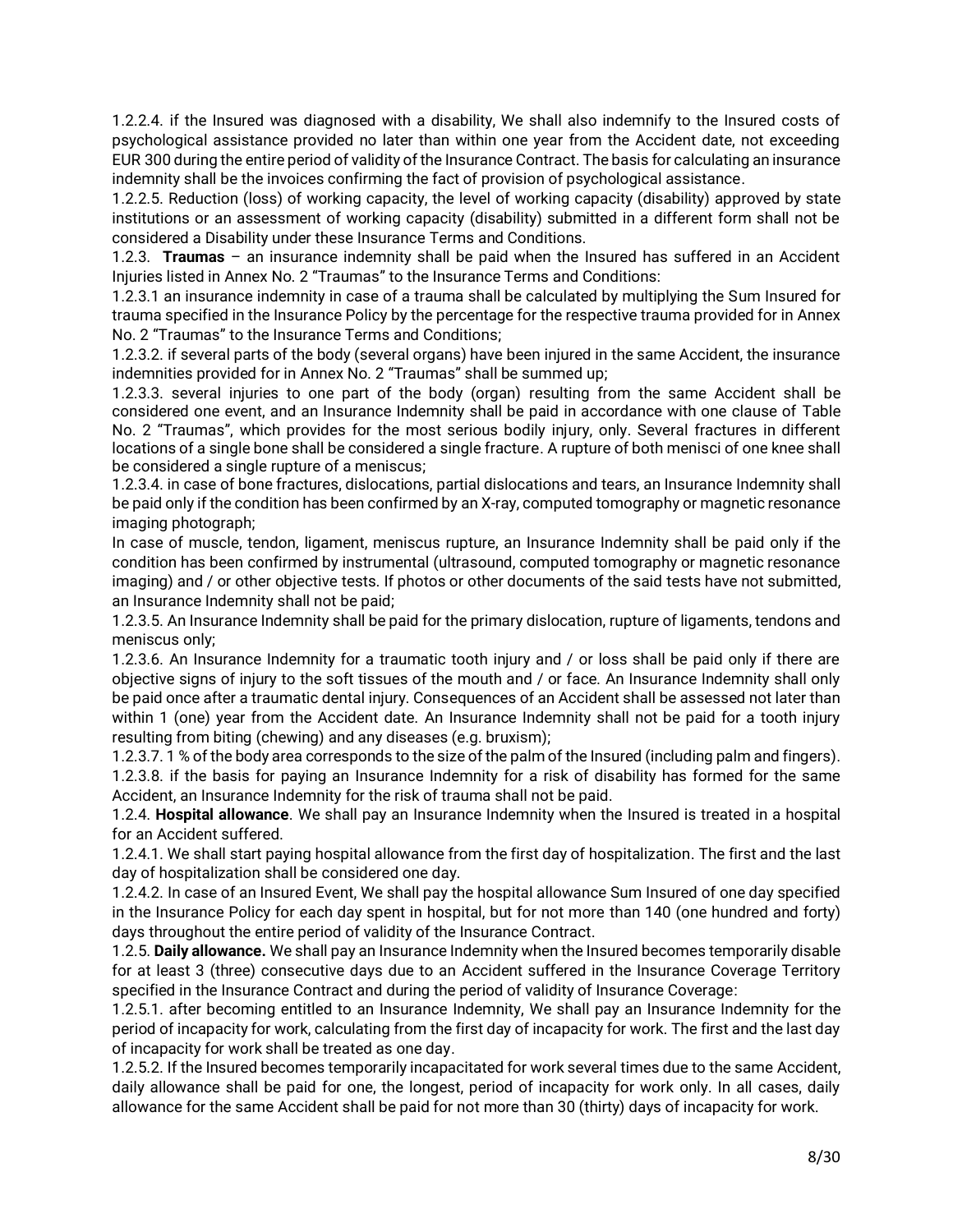1.2.5.3. Documents issued in the Republic of Lithuania only shall form the basis for paying daily allowance. These include a certificate of incapacity for work or a certificate of absence from work, labour exchange or educational institution (F 094/a). We shall pay daily allowance for children under the age of 12 on the basis of the above-mentioned documents issued for the care of the Insured and certifying incapacity for work.

1.2.5.4. An Insurance Indemnity shall be calculated by multiplying the number of days of temporary incapacity for work by an Insurance Indemnity for one day provided for in the Insurance Contract.

1.2.5.5. An Insurance Indemnity under this risk shall not be paid during the period when an Insurance Indemnity is to be paid for the same event under the hospital allowance Insurance Risk.

1.2.6. **Assistance (burial or cremation) costs.** In case of occurrence of Death, We shall indemnify actual costs of burial and/ or cremation (purchase of a coffin, transportation of the body, cremation or burial services) of the Insured not later than within 1 (one) year from the Accident date.

1.2.7. **Costs for adapting housing for special needs in case of disability.** We shall cover the costs incurred for adapting the Insured's place of living for his/ her needs, if the Insured's movement has been impaired due to Insured Event, and a competent authority has determined the following needs of the Insured in accordance with the procedure prescribed by legal acts:

1.2.7.1. special need for constant care – extremely severe impairment of movement and functional impairment;

1.2.7.2. constant need for any type of wheelchair – severe impairment of movement and functional impairment;

1.2.7.3. constant need for other means of technical aids for the disabled (walkers, crutches, etc.) moderate impairment of movement and functional impairment;

1.2.7.4. We shall reimburse costs of rearranging the housing to modify areas inaccessible to the disabled with impaired movement and costs of repairs in the implementation of these construction solutions, , having obtained a consent of owners of the housing and common-use areas thereto.

1.2.7.5. When calculating an Insurance Indemnity, We shall follow the estimate of works of adaptation of housing approved with You. The Insurance Indemnity shall be paid to the contractor conducting adaptation works or its authorized person, if it settles directly with the contractor.

1.2.8. **Additional costs in case of temporary disability –** when movement of the Insured is impaired by an Accident so that the doctor has prescribed bed rest to the Insured not later than within 1 (one) year from the Accident date, We shall pay costs actually incurred during the treatment period:

1.2.8.1. services of a doctor or nurse that fall within the scope of planned medical assistance and costs of medical visits;

1.2.8.2. costs of maintaining home of the Insured where he/ she lives;

1.2.8.3. costs of washing and cleaning clothes and bedding of the Insured;

1.2.8.4. costs of delivery of food and the necessary purchases to the Insured during the treatment period, excluding expenses of food or purchases themselves;

1.2.8.5. costs of walking a dog of the Insured.

1.2.9. **Financial losses of the employer.** We shall cover Your actually incurred costs as an employer, when the Insured suffers an injury in conducting work functions which You delegated to him/ her in the Insurance Coverage territory specified in the Insurance Contract and during the period of validity of Insurance Coverage, which leads to the death or disability of the Insured within 1 (one) year, and which is declared an Insured Event under the risks of Death or Disability:

1.2.9.1. costs of Your legal representation in relations with public authorities or the Insured;

1.2.9.2. costs of burial of the Insured upon his/ her death;

1.2.9.3. costs of psychological, social, medical assistance to the Insured or his / her family members for a period not exceeding 3 (three) months from the date of the Insured Event;

1.2.9.4. costs of recruitment of a new employee for a period not exceeding 3 (three) months from the date of the Insured Event.

1.2.10.1. **Financial losses of cancelling a camp due to a suffered trauma.** We shall cover Your incurred expenses for purchasing a camp ticket, when the Insured cannot go to a planned camp or be a full-fledged participant in the camp programme due to his/ her suffered trauma.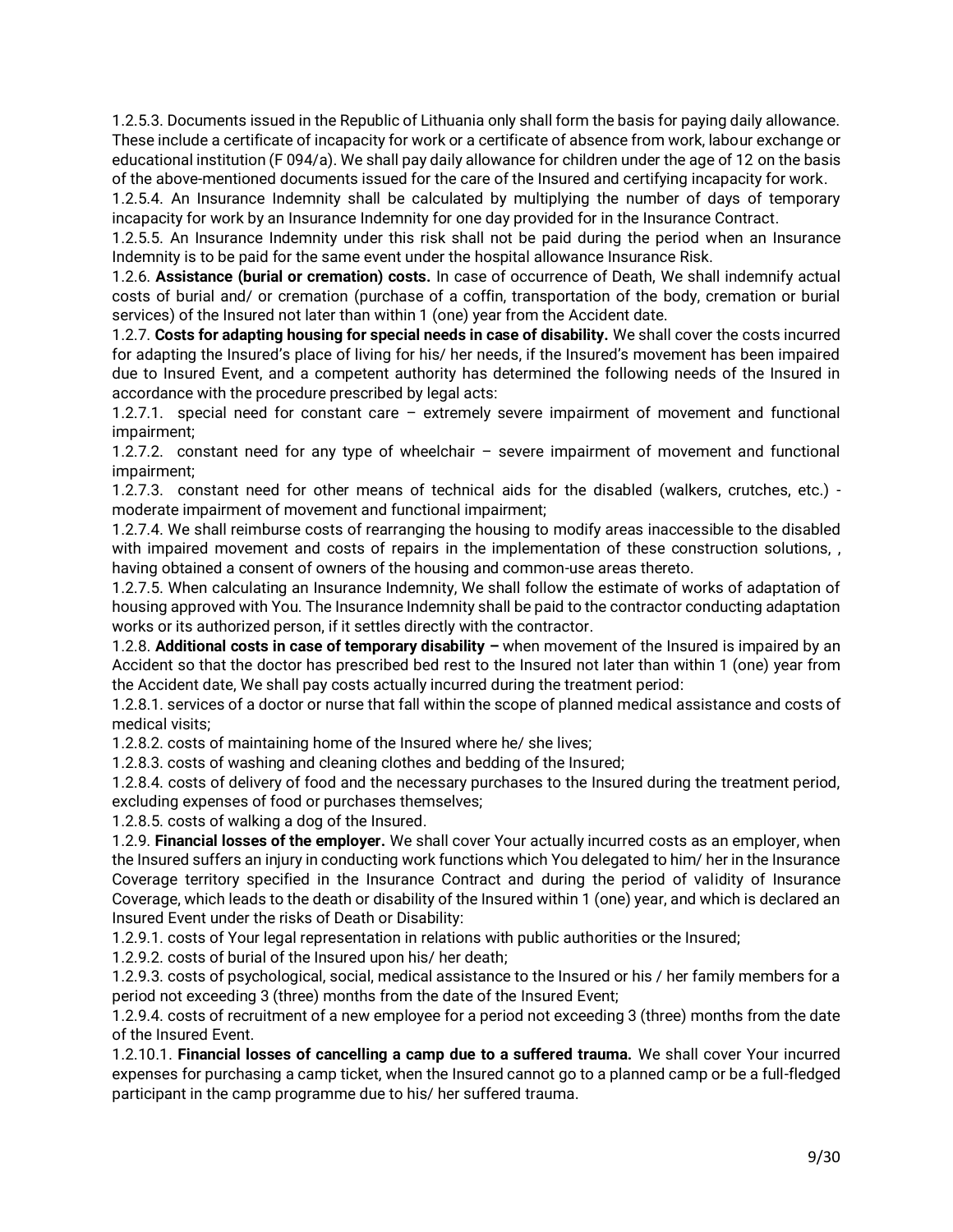1.2.10.2. If the Insured suffers an Insured Event under the risk of trauma or disability while in a camp, when paying an Insurance Indemnity, the sum equal to the price of one day in a camp multiplied by the number of days spent in the camp shall be deducted;

1.2.10.3. An Insurance Indemnity shall in all cases be calculated having applied the Deductible specified in the Insurance Policy.

1.2.11. **Critical illness.** We shall pay an Insurance Indemnity in the amount of the Sum Insured when the Insured is diagnosed with an illness indicated in Table No. 3 "Critical Illnesses" of these Insurance Terms and Conditions for the first time in his/ her life.

1.2.11.1. An Insurance Indemnity shall be paid in presence of all of the following conditions:

1.2.11.1.1. a Critical Illness was diagnosed after at least 90 (ninety) days from the date of conclusion of the Insurance Contract or, if the Insured is included in an already valid Insurance Contract, - 90 (ninety) days after the inclusion of a new Insured in the Insurance Contract. This condition shall not apply if the Insured is subject to an uninterrupted Critical Illness insurance coverage, i.e. when the moment of expiry of one Insurance Policy certifying that the Insured is covered by Critical Illness insurance is the same as the moment of the start of another Insurance Policy.

The date of the onset of a Critical Illness shall be the day when the Insured referred to a Medical Institution for the first symptoms and, having tested them, the diagnosis of a Critical Illness was confirmed;

1.2.11.1.2. the diagnosis meets all the requirements for the respective Critical Illness listed in Table No. 3 "Critical Illnesses".

1.2.11.2. The Insured may be paid one Critical Illness Insurance Indemnity only under one Insurance Contract. If after being diagnosed with one Critical Illness the Insured is also diagnosed with another Critical Illness, or having diagnosed several Critical Illnesses at a time, one Insurance Indemnity only shall be paid for one Critical Illness.

# <span id="page-9-0"></span>2. What is not Insured

2.1. We shall consider the following to be non-Insured Event under this risk and shall not indemnify the following losses:

2.1.1. if You, the Insured and (or) the Beneficiary has intentionally caused an Accident, or his/ her intentional actions contributed to the occurrence of the Accident;

2.1.2. the Insured committed or attempted to commit a suicide;

2.1.3. the Insured participated in fights and/ or initiated them, unless the Insured, through no fault or initiative of his/ her, was unexpectedly attacked and beaten. These circumstances shall be confirmed by a police statement;

2.1.4. an Accident occurred by Yours and/or the Insured's criminal or illegal acts;

2.1.5. an Accident occurred when serving a remand or imprisonment sentence;

2.1.6. the Insured was Intoxicated at the time of the Accident or immediately after it and till a medical check-up and this had a causal relationship with the occurrence of the event, or after the Accident the Insured avoided Intoxication test;

2.1.7. the Accident was caused by the Insured's reckless driving or if the Insured was wilfully riding in a car which was driven recklessly. Reckless driving is driving in violation of Road Traffic Regulations for delinquent incentives that endanger the safety of traffic, own self or other people;

2.1.8. the Accident occurred while the Insured did works highly dangerous to his/ her health and life, conducting which requires special qualification training and a respective permit issued by competent authorities, and the Insured did not have such a permit;

2.1.9. the Accident occurred due to chronic, congenital, degenerative or other illnesses, congenital and / or acquired physical defects, except for physical defects caused by another Insured Event that occurred during the validity period of the same Insurance Contract; due to a pathological or recurrent fracture, recurrent rupture of ligaments, recurrent joint dislocation (subluxation), degenerative changes in the joints, degenerative damage of the intervertebral discs; elbow, carpal tunnel syndrome, bursitis, shoulder impingement syndrome (rotating cuff syndrome); health of the Insured was impaired or he/ she died due to an infectious or another illness, except for the cases described in trauma insurance conditions; by the Insured Person himself/herself and allowed other persons to carry out if the treatment or surgery were not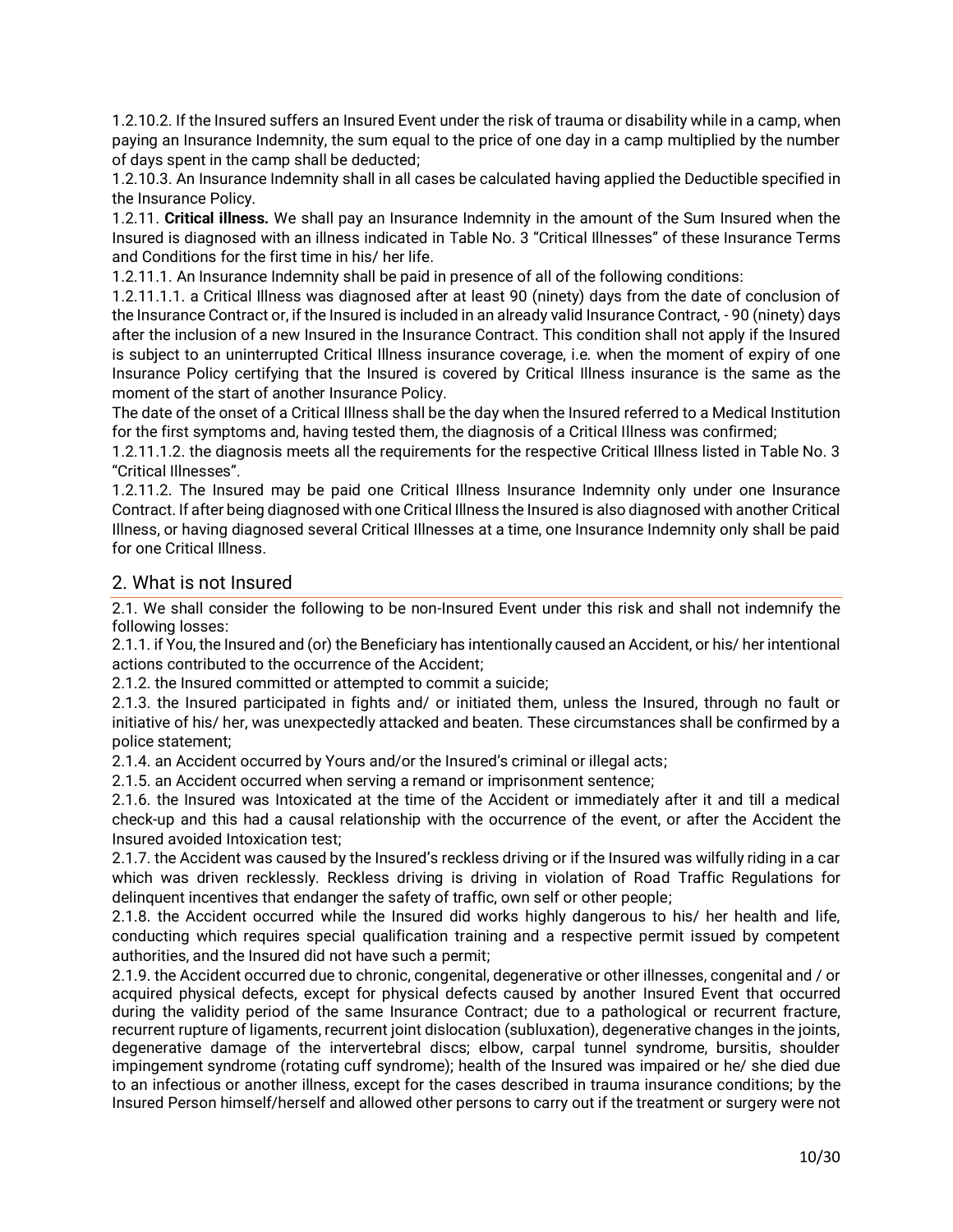necessary due to an Accident; due to mental reactions (state of affect), mental trauma, mental illness or other mental or consciousness disorders, chronic neurological disorders with manifestation of coordination or muscle weakness; a Critical Illness manifested in the Insured infected with HIV or having AIDS;

2.1.10. the Accident was caused by terrorist acts, war, invasion, hostile actions of a foreign state, military or equivalent operations, such as civil war (whether a war was or was not declared), riot, strike, insurrection, rebellion, revolution, state of war, marauding, vandalism, sabotage, strikes, lockouts, disturbances of public order in the scale equivalent to a coup or riot, confiscation of property, nationalization, if caused or sanctioned by state authorities, whether lawful or not, other political risks;

2.1.11. the Accident was caused by direct or indirect nuclear explosion, exposure to nuclear energy or radioactive preparations, direct or indirect radioactive contamination, also exposure to any radiation (electromagnetic, thermal, light, etc.), also of chemicals and biological substances for other than their intended purpose, also if the following materials (in any form, composition or shape) had any impact thereon: asbestos, lead, polychlorinated biphenyls (pcb), chlorohydrocarbonates, urea formaldehyde, ureaformaldehyde foam (uff); diethylbestrol (des), halons, chlorofluorocarbons (chlorofluorocarbons (cfc's)) or chlorinated hydrocarbons (chc's);

2.1.12. the Accident occurred due to force majeure circumstances provided for in legal acts of the Republic of Lithuania;

2.1.13. the Accident occurred while the Insured was engaged in one of these extreme activities or as a consequence of these activities (unless individual conditions of the Insurance Contract explicitly state otherwise):

2.1.13.1. various types of martial arts, combat and contact sports (i.e. sports with high violence elements like ice hockey, rugby, American Football and alike), including boxing, wrestling, karate, judo, etc.; bodybuilding and weightlifting;

2.1.13.2. participation in and preparation for participation in land, water and air vehicle races or other competitions, participation in vehicle trials and tests;

2.1.13.3. jet skiing, snowmobiling, quad biking or light quad biking, mountain biking;

2.1.13.4. piloting an aircraft, parachuting, gliding, paragliding, hang gliding, hot air ballooning or flying pilot, recreational or ultralight aircraft, bungee jumping;

2.1.13.5. any moving across mountain river thresholds and other obstacles (kayaking, catamaraning, river trekking, hydrospeeding, rafting, canyoning, river surfing, etc.), except when sailing on specially designated and marked routes for tourists, where the local rescue service, tour operator or a licensed group guide can guarantee safety, supervision and first aid to tourists;

2.1.13.6. power kite flying (kitesurfing, kiteboarding, streetsurfing, snowkiting, landboarding, etc.);

2.1.13.7. diving, surfing, windsurfing, any sailing, except yachting, when returning to the port at least every 3 days;

2.1.13.8. ski or snowboard jumping, ski mountaineering and all types of off-piste skiing or snowboarding;

2.1.13.9. mountaineering (including but not limited to: mountain, rock, glacier climbing using special equipment), wall climbing, speleology;

2.1.13.10. dawnhill, freeraid, etc., parkour;

2.1.13.11. excursions to uninhabited places, extreme climates or places of harsh natural conditions, such as mountains, jungles, deserts, swamps, taiga, tundra or other;

2.1.13.12. horse riding, equestrian sports;

2.1.13.13. hunting and other activities involving the use of firearms;

2.1.13.14. fishing on the high seas;

2.1.13.15. any other health or life-threatening extreme sport or leisure activity, which requires special physical, mental abilities and training, using special equipment and / or doing various physical tricks, where the safety of the athlete depends on his / her abilities and preparation only in part, when the risk is affected by the environment where sport is practiced and/ or natural forces that are used in the sport (wind, waves, snow, etc.).

2.1.14. Accident occurred during Insured's service in armed forces (participation in peacekeeping missions, military operations, training, etc.), police, fire and rescue service, paramilitary organizations or similar formations or as a consequence of such activity (unless otherwise indicated in the Insurance Policy);

2.1.15. Accident occurred during Insured's work in security services, oil extraction and / or refining industry, metal foundries, ship repair companies, aviation (as a pilot or crew member); works of blasting, demining,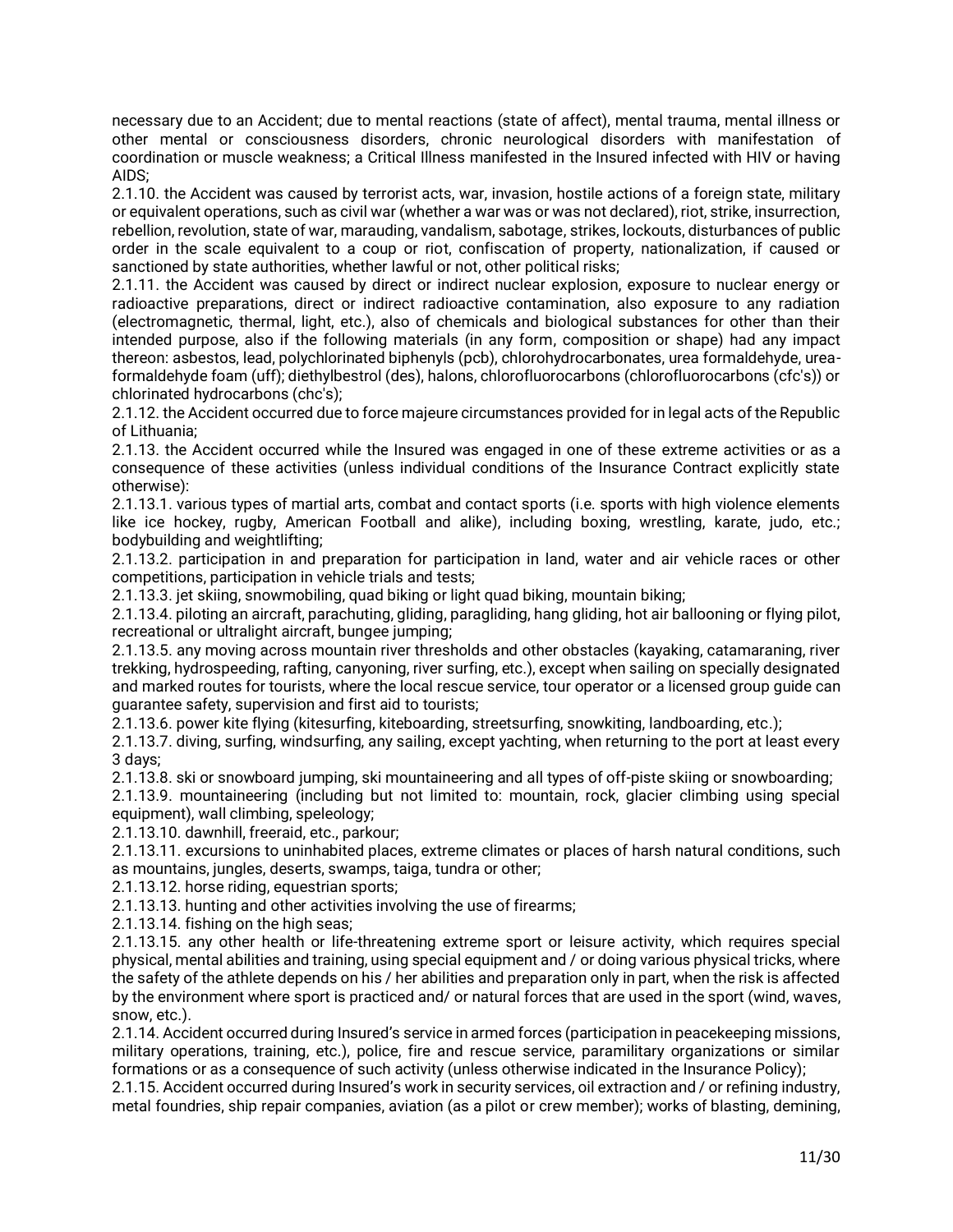underground and mining, works in high altitudes (at a height of more than 5 meters); working as a sailor (a captain and the entire ship crew), stuntman, tester, rescuer or diver (unless otherwise indicated in the Insurance Policy).

2.1.16. Accident occurred during any professional sports competition or training, when the Insured receives income from participation in sports competitions and training, or as a consequence of this activity (unless otherwise expressly stated in the individual terms and conditions of the Insurance contract).

2.1.17. a Critical Illness recurred in the life of the Insured or the Critical Illness occurred within the first 90 (ninety) days from the date of conclusion of the Insurance Contract or, if the Insured is included in the already Insurance Contract, during the first 90 (ninety) days from the date of inclusion of the new Insured in the Contract;

2.1.18. the diagnosis of a Critical Illness did not meet the requirements of the respective Critical Illness listed in Table No. 3 "Critical Illnesses"

# <span id="page-11-0"></span>III. PROCEDURE OF PAYMENT OF INSURANCE INDEMNITIES

# <span id="page-11-1"></span>1. Upon Occurrence of an Insured Event

1.1. You and/ or the Insured shall do the following in case of an Insured Event:

1.1.1. take all reasonable and available measures in an effort to reduce the loss amount;

1.1.2. refer to a Medical Institution and receive respective treatment no later than within 48 hours;

1.1.3. notify Us in writing of the Accident immediately, but not later than within 30 calendar days, providing Us with detailed and comprehensive information about it, except for the exceptions provided for in the Insurance Terms and Conditions or for important reasons;

1.1.4. provide Us with all the necessary documents and information necessary to establish the fact and circumstances of the Insured Event and calculate the insurance indemnity amount: a written report of the event, a certificate issued by a Medical Institution with a diagnosis; if the Accident occurred at work or on the way to / from work – a statement on an Accident at work or an Accident on the way to/ from work, and in case of the death of the Insured – a death certificate and other documents which We request;

1.1.5. provide all information and documents specified in these Insurance Terms and Conditions to Us in writing in at least one of the following ways: by registered mail, e-mail or by completing a questionnaire online a[t www.balcia.lt.](http://www.balcia.lt/) In case of death, when notifying in writing is impossible, immediately inform Us by calling **19001** or +370 5 2119 119 if calling from Abroad**.**

# <span id="page-11-2"></span>2. Determining damage

2.1. Having received initial information, We shall start an investigation of an event which may be recognised an Insured Event during which respective justice, law enforcement, personal health care, social security, medical examination establishments and institutions compiling lists of psychoneurological, toxicological, narcological records and other institutions which may have data on the fact, circumstances and consequences of the event shall be contacted. When recording circumstances of an event, We shall be entitled to take photos and make video (audio) recordings. We may hire various experts, specialists or researchers for the investigation of the Insured Event.

2.2. Our conclusions shall be binding unless they have been proven not to reflect the actual situation.

# <span id="page-11-3"></span>3. Paying Insurance Indemnities

3.1. We shall pay an insurance indemnity (or the first instalment thereof) not later than within 30 days from the date of receipt of all documents relevant for determining the reasons, circumstances and consequences of the Insured Event and calculating the insurance indemnity amount.

3.2. In case of an Insured Event, if determining and approving the insurance indemnity amount takes longer than 3 (three) months, We shall pay the sum equal to the insurance indemnity amount undisputed by You and us at Your request.

3.3. If an insurance indemnity under the accident insurance is paid in instalments, its second and third instalment shall be paid within 30 (thirty) days from the date of receipt of medical documents confirming the effectiveness of the Insured's rehabilitation and other relevant information about the Insured's health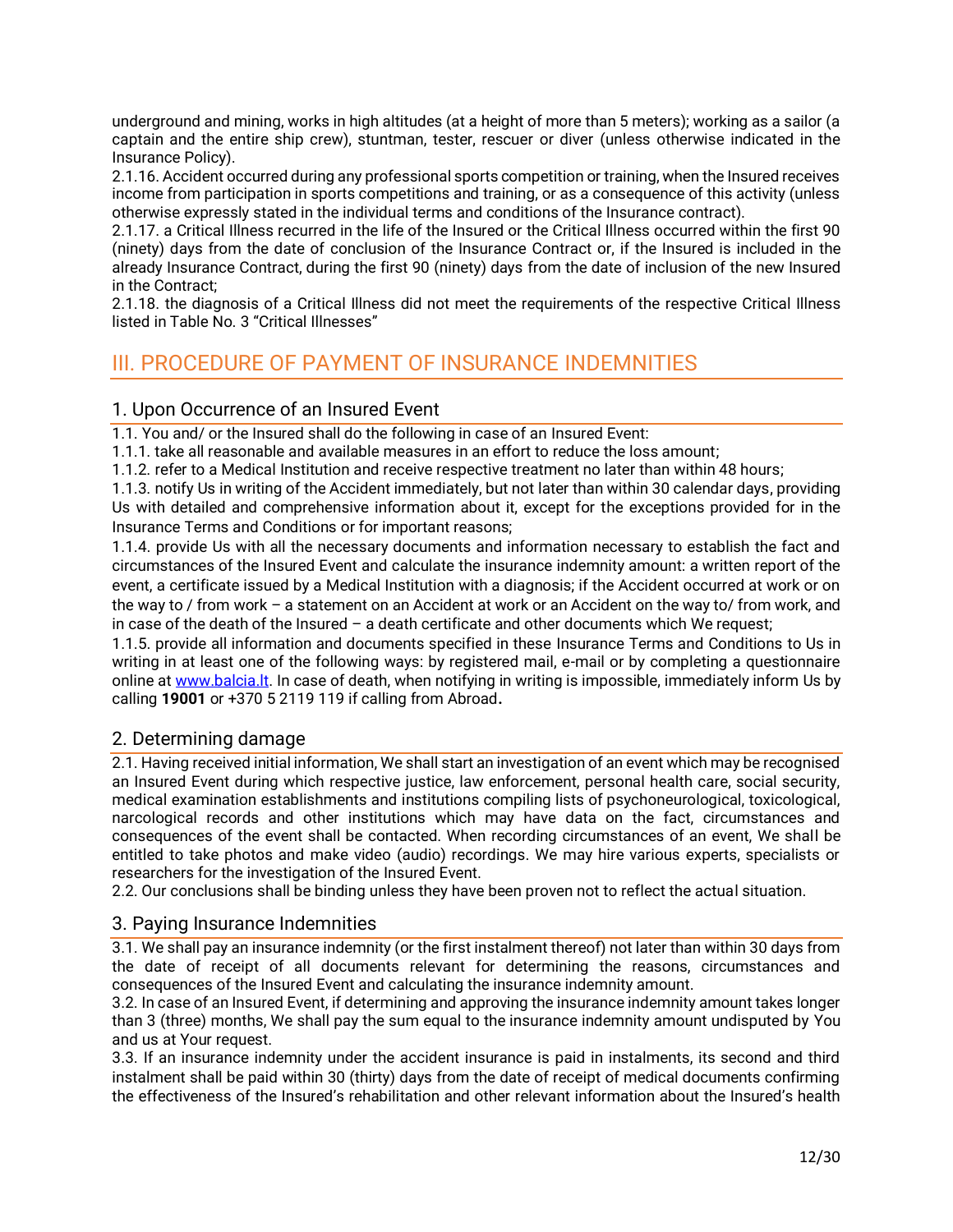condition, but not earlier than after 2 (two) and 3 (three) years, respectively, from the date of the Insured Event.

3.4. Having determined in case of an Insured Event that the respective property interests of the Insured have been covered under more than one loss insurance contract (e.g. in more than one insurance company), an insurance indemnity payable under the Insurance Contract shall be reduced in proportion to the ratio of Sums Insured under such insurance contracts. The amount of insurance indemnities under all insurance contracts may not exceed the loss incurred by the Insured and the insurance value.

3.5 In all cases, when paying an insurance indemnity, We shall not exceed the Sum Insured provided for in the Insurance Contract.

# <span id="page-12-0"></span>IV. PROCEDURE OF NON-PAYMENT AND REDUCTION OF INSURANCE INDEMNITIES

# **1. In case of an Insured Event, We shall be entitled to reduce the Insurance Indemnity amount by:**

1.1. 50% if You, the Insured or the Beneficiary failed to report an Insured Event to competent authorities and institutions in a timely manner and in the result the loss amount increased;

1.2. 50 %, if You, the Insured or the Beneficiary have deliberately failed to comply with all or a part of obligations or Our legally justified requirements;

1.3. If You, the Insured or the Beneficiary have received full or partial compensation from the person responsible for damage, the Indemnity amount shall be reduced by the amount received from the responsible person. This provision shall not apply if insurance of sums applies according to the risk insured, i.e. in case of an Insured Event, an Insurance Indemnity equal to the Sum Insured or its part shall be paid.

1.4. If losses are subject to indemnification under the insured risk, and You, the Insured or the Beneficiary is entitled to an Insurance Indemnity for the same losses under several Insurance Contracts, We shall have the right to reduce the Insurance Indemnity to be paid in proportion to the reduction of the Sum Insured under the respective Insurance Contract. In any case, the Insurance Indemnity to be paid by each insurance company shall be reduced proportionally under each Insurance Contract so that the total Insurance Indemnity amount does not exceed the total sum of indemnifiable losses incurred. This provision shall not apply if the insurance of sums applies according to the risk insured, i.e. in case of an Insured Event, an Insurance Indemnity equal to the Sum Insured or its part shall be paid.

1.5. When insuring employees of a legal entity based on their job positions (i.e. when the Insurance Policy states specific positions holding which employees are insured), all employees holding the insured positions on the day of conclusion of the Insurance Contract shall be insured (i.e. the number of persons holding the respective position in the legal entity shall be insured, including those who are on vacation).

1.5.1. In case of an Accident, You shall provide Us with an employment contract log and, at Our request, other documents proving that at the time of the Accident the suffered person was Your employee having concluded an employment contract with You in accordance with legal acts of the Republic of Lithuania, and that on the Contract conclusion date there were not more persons holding the insured position than indicated in the Insurance Contract. If there were more employees holding the insured position than indicated in the Insurance Contract on the Contract conclusion date, the Insurance Indemnity amount shall be reduced in proportion, by the ratio between the number of employees holding the respective position indicated in the Insurance Contract and the number of employees actually holding this position.

# **2. In case of an Insured Event, We shall be entitled to refuse to pay an Insurance Indemnity if:**

2.1. You, the Insured or the Beneficiary have failed to report to Us the suffered Insured Event in a timely manner, and therefore We are unable to determine the exact amount of the expenses incurred;

2.2. the incurred expenses were a consequence of a non-Insured Event;

2.3. You, the Insured Person or the Beneficiary or Your representatives intentionally provided Us with false information or documents having a substantial impact on the assessment of the Insurance Risk and/ or possible losses, or unlawfully increased the amount of the loss. In case of such suspicions, We shall be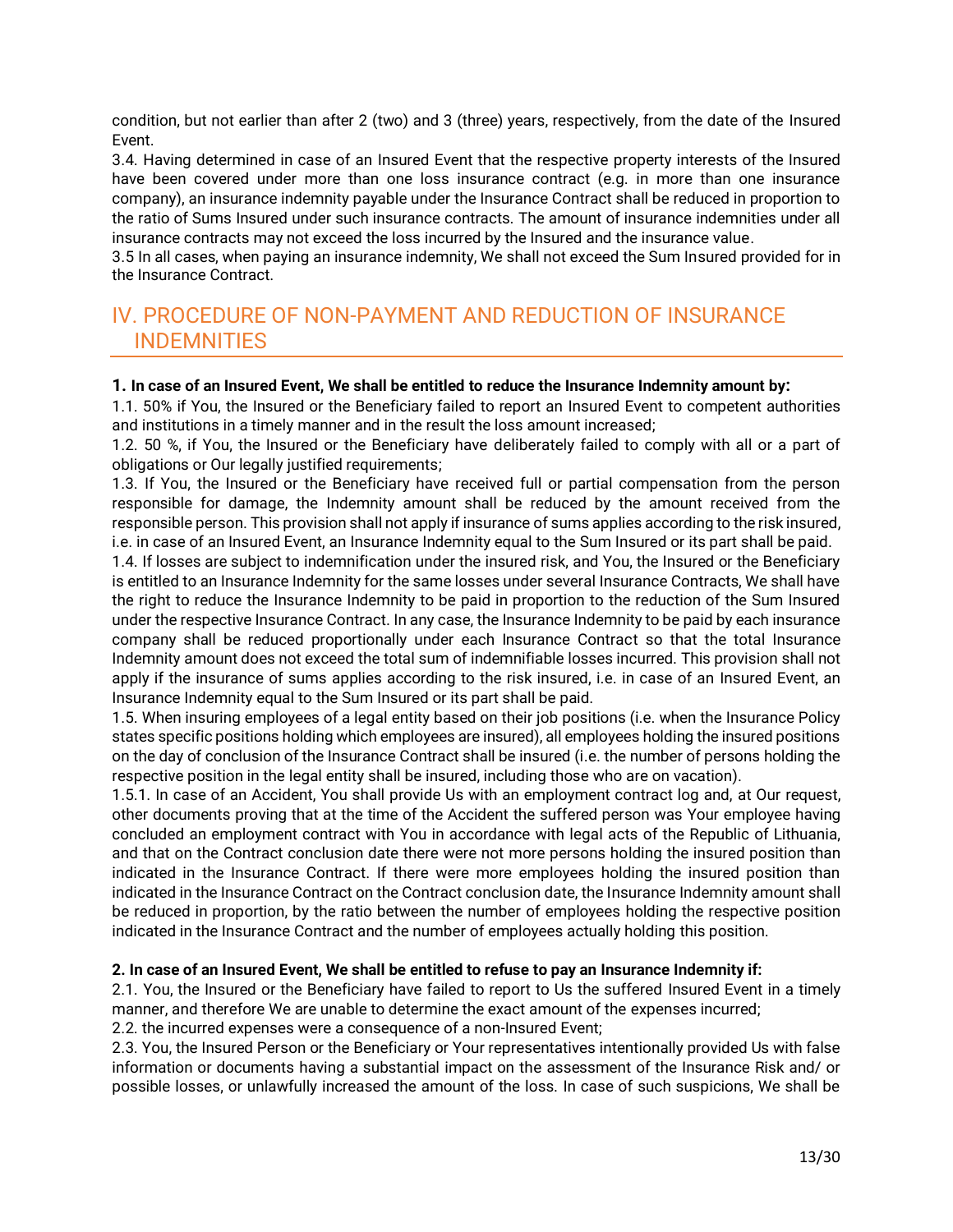entitled to refer to the responsible pre-trial investigation institutions with a view to establishing features and the fact of a possible criminal act;

2.4. the payment of an insurance indemnity would violate trade, economic or other sanctions or embargoes as well as other national or international legal acts regulating Our activities;

2.5. You, the Insured or the Beneficiary have defaulted on duties indicated in the Insurance Terms and Conditions intentionally;

2.6. The Insurance Contract or relevant legal acts lay down other conditions for refusing to pay an insurance indemnity.

3. If having paid out an insurance indemnity or a part thereof it turns out that the indemnity should not have paid or it should have been paid in a lesser amount, the insurance indemnity or the overpaid

amount shall be refunded to Us at Our written request, within 30 (thirty) calendar days from Our request, except for the cases provided for by laws.

# <span id="page-13-0"></span>V. GENERAL CONDITIONS

# <span id="page-13-1"></span>1. Insurance Contract

# **1.1. Concluding an Insurance Contract**

1.1.1. The Insurance Contract is a complex document consisting of the Insurance Policy confirming the conclusion of the contract, Your application (We may ask You to submit it in writing), these Insurance Terms and Conditions and other annexes and conditions, which We will agree on. If individual insurance conditions laid down in the Insurance Policy and the conditions established in these Insurance Terms and Conditions differ, individual insurance conditions shall prevail.

1.1.2. The Insurance Contract shall be concluded at Yours and Ours free will, so both You and We shall have the right to refuse to conclude an Insurance Contract without giving any reasons therefor.

1.1.3. Having made a decision to conclude the Insurance Contract, both You and We shall be mutually honest - in order to properly identify Your needs and assess Your Insurance Risk, We shall receive from You all correct information known to You and / or requested by Us, which is important both for concluding and executing the Insurance Contract. If You improperly discharge this obligation, We shall acquire the right to declare the concluded Insurance Contract invalid.

1.1.6. The Insurance Contract may be concluded in one of the following ways:

1.1.6.1. by signing the Insurance Contract (by a regular or electronic signature);

1.1.6.2. by Us signing the Insurance Contract and You confirming the payment of the insurance premium or its first instalment (if we agree on setting out the premium in instalments).

# **1.2. Validity of the Insurance Contract**

1.2.1. The period of validity of the Insurance Contract shall be specified in the Insurance Policy.

1.2.2. Insurance coverage, i.e. Our obligation to pay an Insurance Indemnity in case of an Insured Event, shall start on the date and hour specified in the Insurance Policy. If entry into force of Insurance Coverage is related to the payment of the insurance premium or its first instalment, Insurance Coverage shall take effect when the insurance premium or its part is credited to Our bank account.

1.2.3. Insurance Coverage shall only be valid for events that happen in the Insurance Territory specified in the Insurance Policy. If the Insurance Territory has not been specified in the Insurance Policy, Insurance Coverage shall be considered valid for all insurance risks everywhere throughout the world, except for risks of daily allowance and assistance (burial or cremation) costs. Insurance Coverage for risks of daily allowance and assistance (burial or cremation) costs shall only be valid in the Republic of Lithuania.

1.2.4. You may choose, indicating that in the Insurance Policy, the validity of Insurance Coverage: 1.2.4.1. 24/ 7;

1.2.4.2. during working hours at the place of performance of work functions, including the Insured's trip to and from his/ her place of work directly on working days. In such a case, Insurance Coverage shall also be valid during rest and meal breaks, also when performing work assigned by the employer on business trips, attending training or exercises held by the employer or representing the employer in a place other than the main place of performance of his/ her functions on behalf of the employer;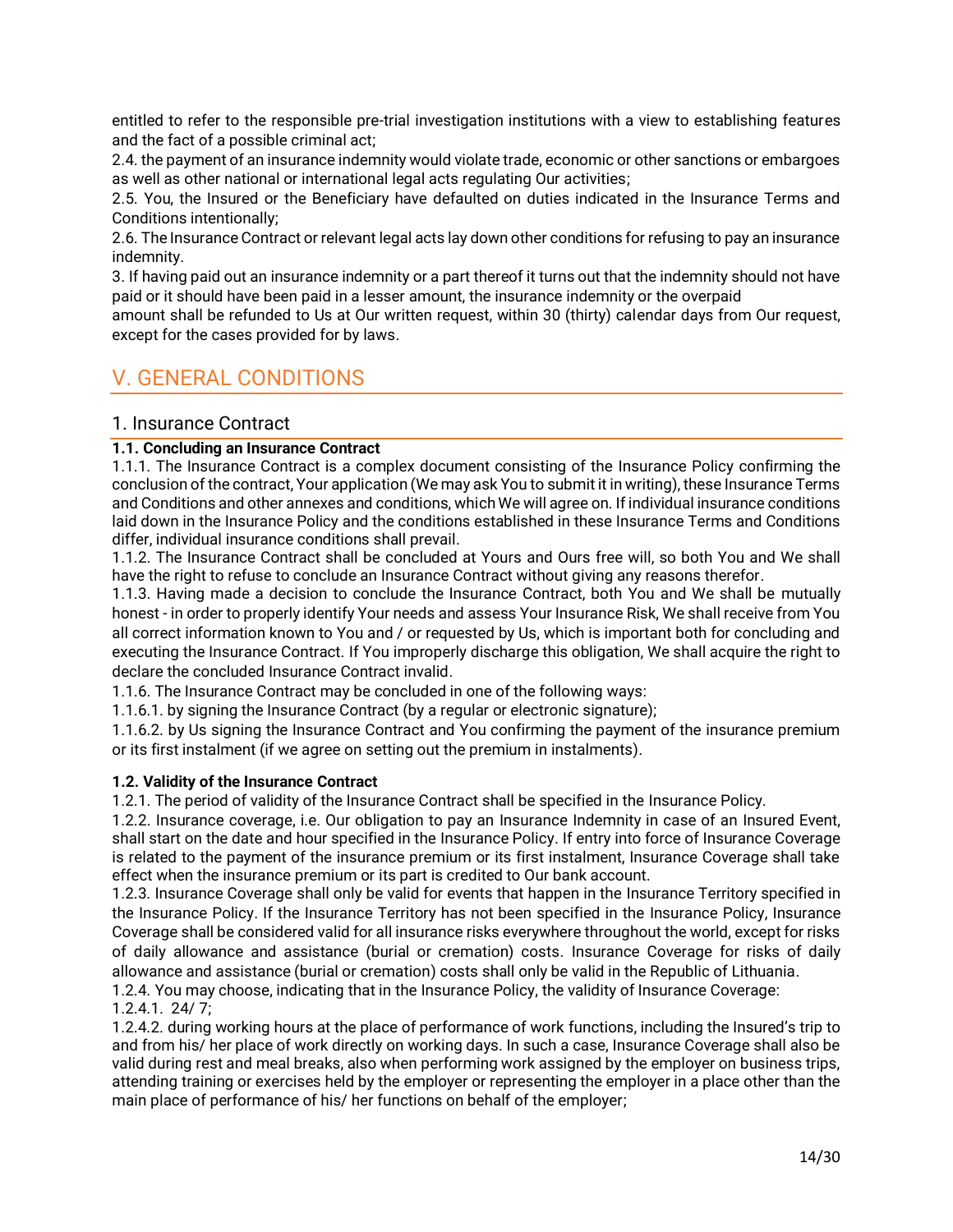1.2.4.3. In case the limits for validity of insurance coverage is not specified in the Insurance Policy, it is considered that the insurance coverage is valid for 24/7.

1.2.5. The Insurance Contract may be supplemented or amended by a written agreement of the parties.

# **1.3. Expiry of the Insurance Contract**

1.3.1. The Insurance Contract shall terminate:

1.3.1.1. upon the expiry of the Insurance Contract;

1.3.1.2. after We have paid out all insurance indemnities provided for in the Insurance Contract, even if the Insurance Contract has not yet expired;

1.3.1.3. in case of Your liquidation as a legal entity, in the absence of successors to Your rights and duties. In such a case, the Insurance Contract shall be deemed to have expired from the first day of the period for which insurance premiums have not been paid;

1.3.1.4. in case of death of the Insured or in the event of redundancy of the insured position when there are no more employees;

1.3.1.5. on Your own initiative, by giving a written notice to Us not later than 15 (fifteen) calendar days before the expected day of termination of the Insurance Contract. The Insurance Contract shall be deemed terminated on the day specified in the notice, but not earlier than on the 15<sup>th</sup> (fifteenth) day after the date of receipt of the termination notice. In this case (when calculating the amount to be refunded, We shall treat each started day as a full day):

1.3.1.5.1. if the insurance indemnity has not been paid out or no claims have been filed during the validity period of the Insurance Contract, We shall refund the unused part of the insurance premium within 20 (twenty) calendar days from the date of receipt of Your notice;

1.3.1.5.2. if the insurance indemnity has been paid and/ or reserved, or claims have been filed during the validity period of the Insurance Contract, We shall refund to You the part of the insurance premium equal to the difference between the unused part of the insurance premium and the paid indemnity within 20 (twenty) calendar days from the date of receipt of Your notice.

1.3.1.6. on Our initiative, in accordance with the procedure established by legislation, if You commit a material violation of the Contract (for example, have been late to pay an insurance premium in a timely manner, intentionally refused to disclose information relevant to the risk assessment, etc.).

1.3.1.7. on other grounds established by laws.

1.3.2. Regardless of the grounds of termination of the Insurance Contract, You shall have the duty to pay the insurance premium for the insurance coverage period till the termination/ expiry of the Insurance Contract.

# <span id="page-14-0"></span>2. Change in the Insurance Risk

2.1. Change in the Insurance Risk includes circumstances that are important to Us after the conclusion of the Insurance Contract:

2.1.1. the Insured starts to do physical work, engages in sports or sport (including extreme sports) other than specified in the Insurance Contract, participates in official sports competitions or trainings, engaging in leisure time which is of higher risk;

2.1.2. the risk of the Insured changes (for example, the Insured becomes disabled, falls sick with an incurable or mental illness, is declared incapacitated by a court, or is permanently living abroad at the time of conclusion of the Insurance Contract and You did not inform Us about it);

2.1.3. When insuring employees of a legal entity based on their positions (i.e. when employees holding specific positions which are specified in the Insurance Policy are insured) upon a change in the list of insured positions and/ or the number of Insured persons according to insured positions.

2.2. Upon an increase in the Insurance Risk, We shall have the right to amend the terms and conditions of the Insurance Contract and request to pay an additional insurance premium. If You do not agree with the amended terms and conditions, or fail to express Your opinion within 1 (one) month from the day of sending a notice on new conditions of the Insurance Contract, We shall acquire the right to terminate the Insurance Contract upon the expiry of the time limit specified in this clause without any separate notice.

2.3. Upon a decrease in the Insurance Risk, You shall be entitled to request to amend the terms and conditions of the Insurance Contract and to reduce the insurance premium.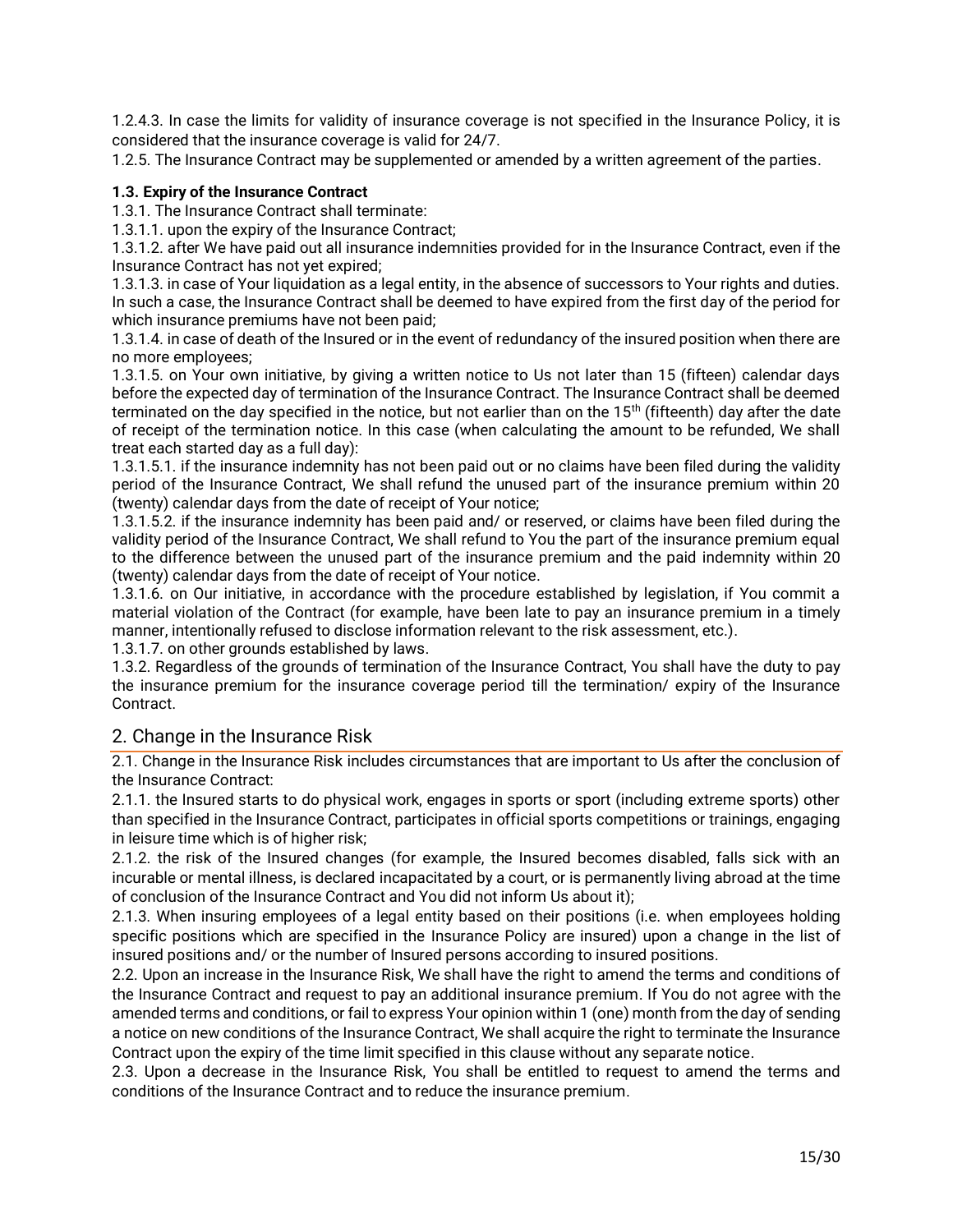2.4. If, being aware of the increased risk, We would not have concluded the Insurance Contract, We shall be entitled to request to terminate the Insurance Contract.

# <span id="page-15-0"></span>3. Your Rights and Duties

# **3.1. You shall be entitled to:**

3.1.1. get an insurance offer that best suits Your interests and needs;

3.1.2. get familiar with the Insurance Terms and Conditions and the insurance product information document, and to receive a copy thereof before concluding the Insurance Contract;

3.1.3. submit to Us an application for conclusion of the Insurance Contract;

3.1.4. conclude the Insurance Contract in one of the ways offered in these Insurance Terms and Conditions convenient to You.

3.1.5. offer to amend, supplement and/or terminate the Insurance Contract in accordance with the procedure established by legislation and/or the Insurance Terms and Conditions.

3.1.6. request to pay an insurance indemnity in case of an Insured Event, if a written consent of the Beneficiary specified in the Insurance Contract has been obtained;

3.1.7. receive information on the progress of an investigation of an Insured Event without violating the applicable legal acts;

3.1.8. disagree with the assignment of Our rights and duties arising out of the Insurance Contract to another (other) insurance company (-ies). In such a case, You shall have the right to terminate the Insurance Contract within 1 month from becoming aware of such an assignment of rights and duties, by giving Us a 15 (fifteen) days' written notice thereof. In such a case, You shall be refunded Your paid insurance premiums for the remaining period of validity of the Insurance Contract.

# **3.2. You shall be obliged to:**

3.2.1. submit to Us Your written application for concluding an Insurance Contract;

3.2.2. before concluding an Insurance Contract, provide Us with correct information on all the circumstances that may have a material impact on the assessment of the Insurance Risk which You are aware of or which We request. This can be done by completing Our questionnaire, notifying us verbally or in writing and furnishing documents.

3.2.3. during the validity period of the Insurance Contract, to immediately, but not later than within 3 (three) business days, notify Us of any changes in the circumstances that may affect the occurrence of an Insured Event and/or damage, the amount of losses and a change in the Insurance Risk.

3.2.4. When insuring employees according to their positions, new employees which You hire after the day of conclusion of the Insurance Contract shall be covered from the first day of employment in Your company. The Insurance Coverage of employees whose employment contracts terminate shall expire from the moment of termination of their employment contracts.

3.2.4.1. 5 (five) days before the expiry of the Insurance Contract or within other time limits specified in the Insurance Policy, You shall inform Us in writing about changes in the number of insured employees during the Insurance Period, and indicate the dates of increase or decrease in the number of employees. At Our request, You shall also provide documents supporting this information.

3.2.4.2. If the number of the Insured changes by more than 10%, We shall recalculate the annual Insurance premium at the end of validity of the Insurance Contract, based on Your provided data and documents about changes in the number of insured employees. The difference between the insurance premium already paid and the recalculated insurance premium shall be paid by the respective party to the other party within 14 days from the recalculation of the insurance premium.

3.2.5. notify Us of all the concluded or planned insurance contracts concerning the same risks concluded (including their terms and conditions) with other insurance companies. The Insured shall also be subject to this requirement.

3.2.6. pay an insurance premium within the time limits set in the Insurance Policy.

3.2.7. notify Us of a change in contact details (address, phone number, e-mail address) in writing not later than within 3 business days.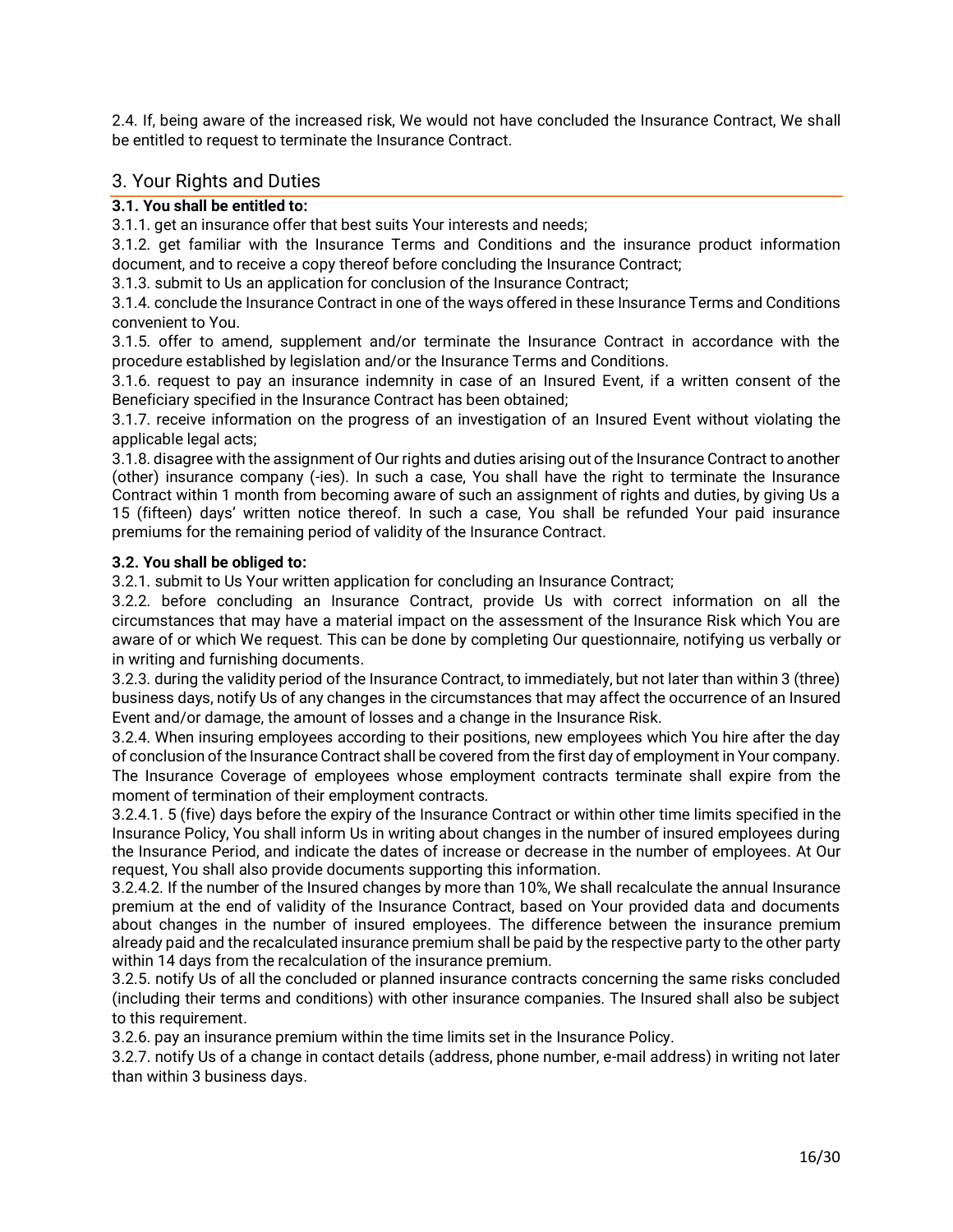3.2.8. cooperate with Us in Our pursuit to exercise Our right of recourse against the person responsible for the Insured Event.

# <span id="page-16-0"></span>4. Rights and Duties of the Beneficiary

**4.1. The Beneficiary shall have the right to:**

4.1.1. receive an Insurance Indemnity:

4.1.1.1. when the Insurance Contract has been concluded for the benefit of a third person – according to a request of the Beneficiary;

4.1.1.2. when a written request of the Insured has been received to transfer an indemnity to another person; 4.1.2. receive information on the progress of investigation of the Insured Event and other related information without prejudice to the applicable legal acts.

# **4.2. The Beneficiary shall be obliged:**

4.2.1. in case of an Insured Event, to furnish Us with all the available documents and/or known information on the circumstances and consequences of the Insured Event.

# <span id="page-16-1"></span>5. Our Rights and Duties

# **5.1. We shall have the right to:**

5.1.1. request and receive all information necessary for risk assessment from You, the Insured and/ or the Beneficiary.

5.1.2. in case of a change in the Insurance Risk, to amend conditions of the Insurance Contract and to request to pay an additional insurance premium or to terminate the Insurance Contract with You in accordance with the procedure prescribed by legal acts.

5.1.3. if the Insurance Contract is concluded through Your representative, familiarise him/ her, rather than You directly, with the Insurance Terms and Conditions and submit a copy thereof. This will be considered as duly fulfilled duty of Ours to disclose the terms and conditions of the Insurance Contract to You.

5.1.4. refuse to conclude the Insurance Contract without giving any reasons therefor.

5.1.5. refuse to pay the insurance premium or to reduce its amount, if You or the Insured (if he/ she was aware of the conclusion of the Insurance Contract on his/ her behalf) intentionally:

5.1.5.1. failed to notify Us of the occurrence of the Insured Event within the time limits specified in the Insurance Terms and Conditions, and this affected the increase in damage or the determination of circumstances and/ or consequences of the event;

5.1.5.2. despite Your obligation, You have failed to take action that may reduce or eliminate the damage caused;

5.1.5.3. failed to follow Our other legitimate instructions.

5.1.6. assign Our rights and duties arising from the Insurance Contract to another insurance company ( ies) in accordance with the procedure established by legal acts. You shall be informed of such an intention at least 2 (two) months in advance and in at least two national newspapers;

5.1.7. for the purpose of providing the Services, without prejudice to Your interests, disclose confidential information to independent and Our hired experts, reinsurance companies, Our legal representatives and advisers, companies related to Us, courts and arbitration, the Beneficiary and in other cases prescribed by laws.

# **5.2. We shall be obliged to:**

5.2.1. pay insurance indemnities in case of the occurrence of an Insured Event in accordance with the procedure and within the time limits established by legal acts and these Insurance Terms and Conditions; 5.2.2. process Your personal data, personal data of the Insured, the Beneficiary and other persons related to the Insurance Contract in strict compliance with provisions of legal acts;

5.2.3. notify You and the Beneficiary of the progress of the Insured Event in accordance with the procedure established by legal acts.

# <span id="page-16-2"></span>6. Procedure of Calculation and Payment of Insurance Premiums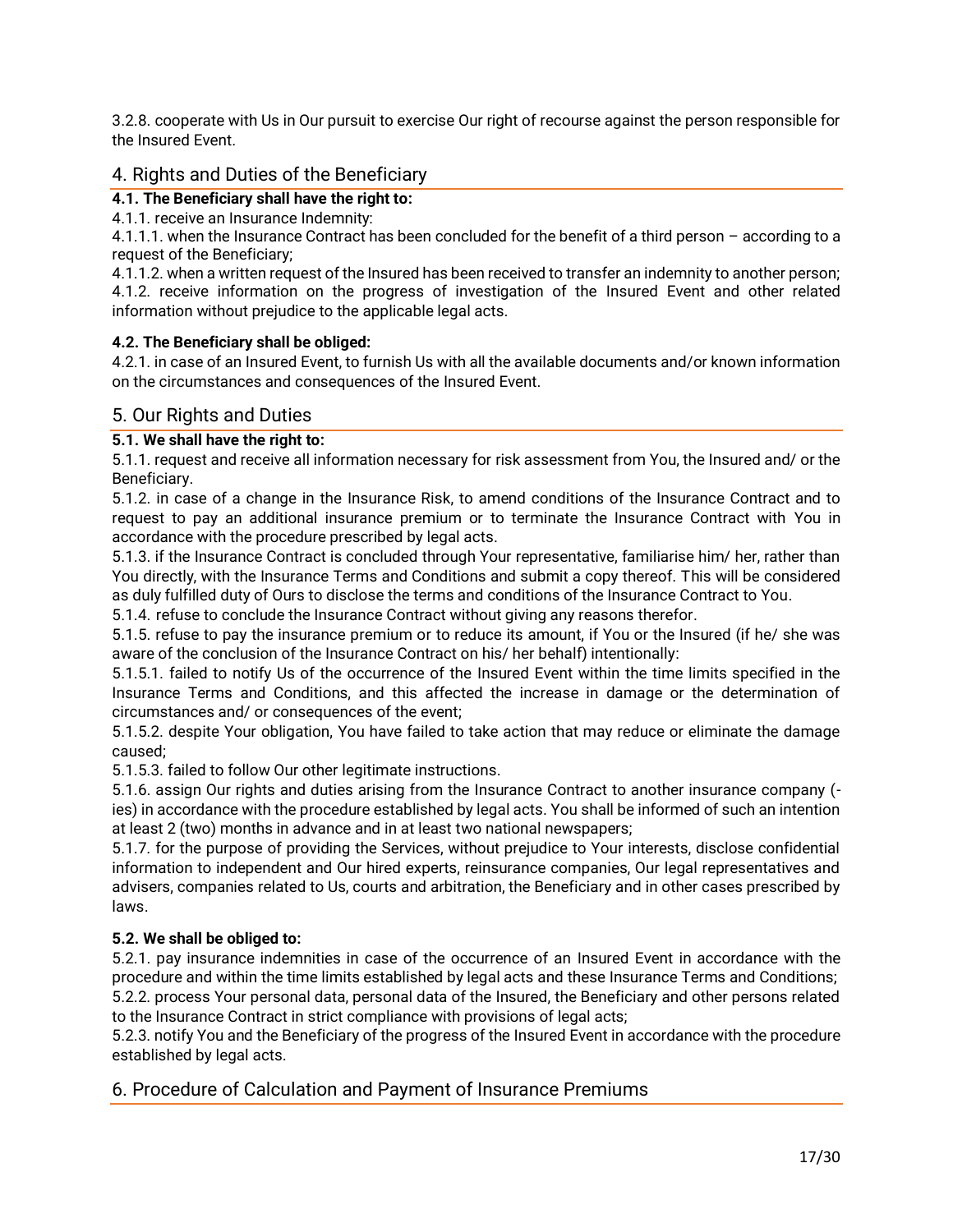6.1. We shall calculate the sum of the insurance premium, the payment of which is one of Your key obligations, according to Your provided information about the Insured.

6.2. You shall pay the total insurance premium amount at the moment of conclusion of the Insurance Contract, however, we may agree on the payment of the insurance premium in instalments. In such a case, the sums and the terms of their payment shall be specified in the Insurance Policy.

6.3. The insurance premium or its instalment shall be considered paid after making a transfer to the bank account of Ours or Our representative's. The date of crediting funds in Our or Our representative's bank account shall be deemed the date of payment of the insurance premium.

6.4. The payment of the total insurance premium amount or its instalment shall be considered proper discharge of Your duty to pay the insurance premium.

6.5. If You fail to pay an insurance premium or pay it only in part, We shall additionally charge default interest of 0.02 (two hundredths) percent of the outstanding amount for each day of delay, calculating of the outstanding amount.

6.6. If You fail to pay an insurance premium within 30 days from the date of sending Our call for payment to You, the Insurance Contract shall terminate on the grounds referred to in clause 1.3.1.6. hereof. If We hire for debt recovery persons engaged in the provision of such services, You shall cover the costs which We incur as a result.

6.7. In case of a change in the Insurance Risk, We shall have the right to recalculate the insurance premium amount.

# <span id="page-17-0"></span>7. Other Conditions

7.1. The Parties shall not be entitled to disclose confidential information of the other party received in the course of provision of insurance services (including information received before conclusion of the Insurance Contract) to third parties without a prior written consent of the other party, except for the cases set out in legal acts and these Insurance Terms and Conditions.

7.2. The Insurance Contract and any legal relationship arising out of the Insurance Contract shall be governed by law of the Republic of Lithuania.

7.3. In the event of a dispute, We shall resolve it in good faith by negotiation. In case of a failure to reach an agreement, a dispute may be referred to courts in accordance with the procedure established by legal acts of the Republic of Lithuania. If You are a natural person, You may also refer a dispute for resolution to the institution supervising Our activities, namely, the Financial Market Supervisory Authority of the Bank of Lithuania[, www.lb.lt.](http://www.lb.lt/)

7.4. In order for communication between us to run smoothly, we shall send notifications to each other in writing:

7.4.1. by post;

7.4.2. by e-mail / on the self-service portal, indicating this in the Insurance Policy or the self-service;

7.4.3. by other means that we agree on.

7.5. Mutual notifications shall be deemed to have been duly served within a reasonable period time after they were sent in an agreed manner.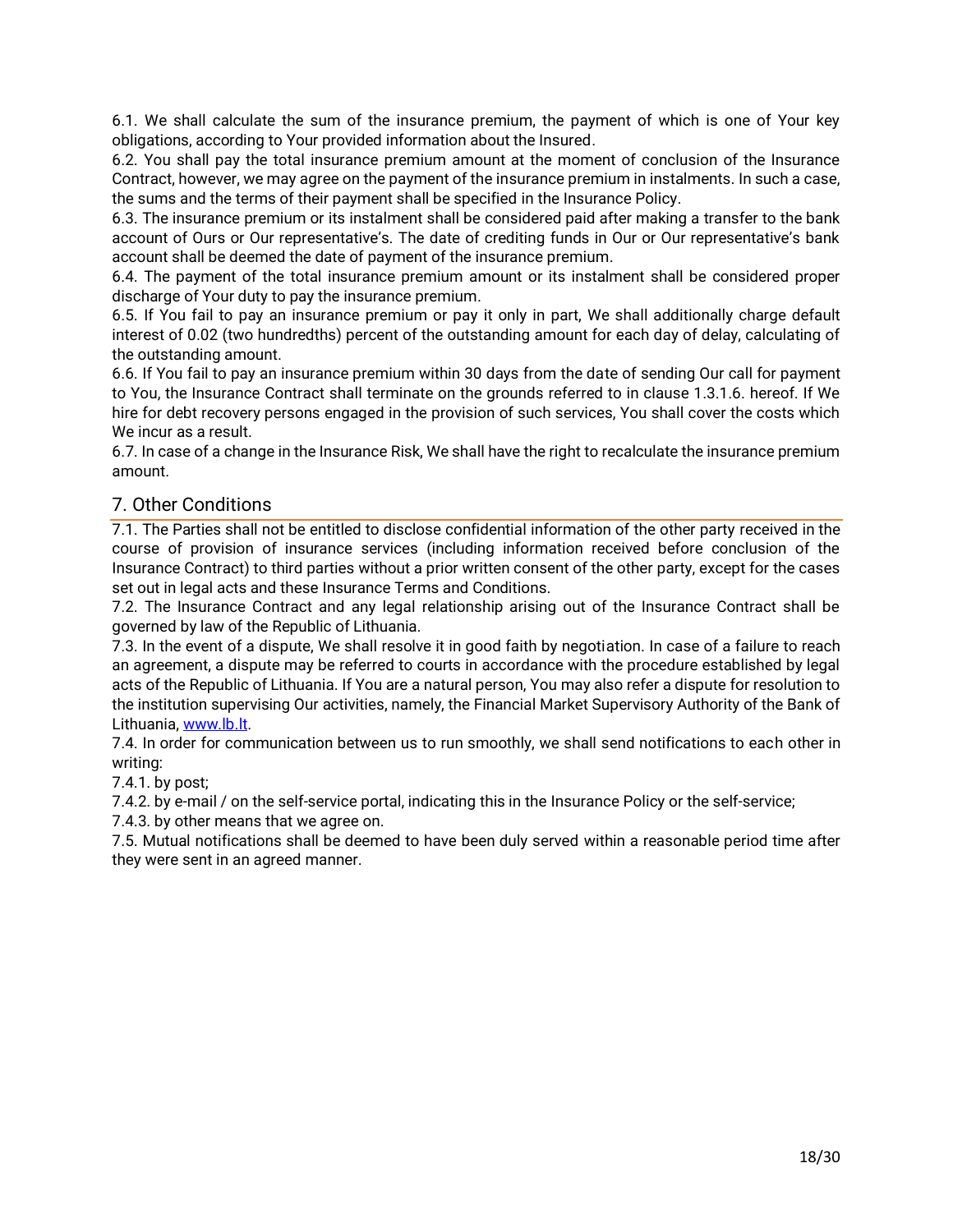# **Disability**

<span id="page-18-0"></span>

| <b>No</b>        | <b>Consequences of an Insured Event</b>                                                                                                                                                                                                                                                                                       |                |  |  |  |
|------------------|-------------------------------------------------------------------------------------------------------------------------------------------------------------------------------------------------------------------------------------------------------------------------------------------------------------------------------|----------------|--|--|--|
| 1.               | Head                                                                                                                                                                                                                                                                                                                          |                |  |  |  |
| 1.1.             | Complete loss of vision in both eyes, loss of speech, loss of hearing                                                                                                                                                                                                                                                         | 100            |  |  |  |
| 1.2.             | Complete loss of vision in one eye, loss of hearing in one ear                                                                                                                                                                                                                                                                | 50             |  |  |  |
| 1.3.             | Removal of the lower jaw                                                                                                                                                                                                                                                                                                      | 100            |  |  |  |
| 1.4.             | Removal of a part of the lower jaw, the lifting element going throughout the entire or<br>a part of the upper jaw                                                                                                                                                                                                             | 40             |  |  |  |
| 1.5.             | Removal of the skull bone - area covering more than 7 $cm2$                                                                                                                                                                                                                                                                   | 45             |  |  |  |
| 1.6.             | Removal of the skull bone $-2-7$ cm <sup>2</sup>                                                                                                                                                                                                                                                                              | 20             |  |  |  |
| 1.7.             | Removal of the skull bone $-$ less than 2 cm <sup>2</sup>                                                                                                                                                                                                                                                                     | 10             |  |  |  |
| $\overline{2.}$  | Central nervous system                                                                                                                                                                                                                                                                                                        |                |  |  |  |
| 2.1.             | Residual effects after brain and spinal cord injury: paralysis of upper and lower limbs<br>(tetraplegia); extensive damage to cerebral cortex and cerebellum; dementia;<br>disturbance of consciousness; impaired function of pelvic organs                                                                                   | 100            |  |  |  |
| 2.2.             | Paralysis of one side of the body; severe restriction of movement, sensation and<br>muscle strength of two limbs; extremely apparent coordination disorder; extreme<br>hypertonia of limb muscles; severe cognitive impairment (10 points or lower),<br>dementia; epileptic seizures at least once peer month                 | 50             |  |  |  |
| 2.3.             | Severe restriction of movement, sensation and muscle strength of two limbs;<br>apparent damage of cranial nerves; impaired coordination; significant hypertonia of<br>limb muscles; impaired function of pelvic organs; significant cognitive impairment (20<br>points or lower); epileptic seizures at least once peer month | 40             |  |  |  |
| 2.4              | Paralysis of one limb (monoplegia); language impairment; significant coordination<br>impairment; hypertonia of limb muscles and decreased muscle strength and<br>sensation; epileptic seizures of average frequency (5-10 times per year);<br>parkinsonism                                                                    | 30             |  |  |  |
| 2.5.             | Impaired coordination and movements; speech disorder; minor cognitive disorders;<br>minor hypertonia of limb muscles and decreased muscle strength; rare (3-4 timer per<br>year) epileptic seizures                                                                                                                           | 15             |  |  |  |
| 2.6.             | Expressed facial asymmetry; autonomic (vegetative) symptoms; cerebral cortical<br>traumas and speech disorders; vasomotor disorders; singular (1-2 times per year)<br>epileptic seizures                                                                                                                                      | $\overline{7}$ |  |  |  |
| 2.7.             | Complete loss of one arm and one leg                                                                                                                                                                                                                                                                                          | 100            |  |  |  |
| 2.8.             | Functional disorders of one arm and one leg                                                                                                                                                                                                                                                                                   | 50             |  |  |  |
| $\overline{3}$ . | <b>Upper limbs</b>                                                                                                                                                                                                                                                                                                            |                |  |  |  |
| 3.1.             | Full and irreversible loss of both arms or hands                                                                                                                                                                                                                                                                              | 100            |  |  |  |
| 3.2.             | Full loss of one hand: above the elbow joint or below the elbow                                                                                                                                                                                                                                                               | 50             |  |  |  |
| 3.3.             | Incurable and irreversible loss of bone tissue of an arm                                                                                                                                                                                                                                                                      | 40             |  |  |  |
| 3.4.             | Complete loss of the 5 (five) fingers or the hand                                                                                                                                                                                                                                                                             | 40             |  |  |  |
| 3.5.             | Complete loss of the thumb                                                                                                                                                                                                                                                                                                    | 15             |  |  |  |
| 3.6.             | Complete loss of the 2 <sup>nd</sup> phalanx of the thumb                                                                                                                                                                                                                                                                     | 5              |  |  |  |
| 3.7.             | Complete loss of the 3rd phalanx of the thumb                                                                                                                                                                                                                                                                                 | 3              |  |  |  |
| 3.8.             | Complete loss of the index finger                                                                                                                                                                                                                                                                                             | 10             |  |  |  |
| 3.9.             | Complete loss of 2 (two) phalanges of the index finger                                                                                                                                                                                                                                                                        | 8              |  |  |  |
| 3.10.            | Complete loss of the 3 <sup>rd</sup> phalanx of the index finger                                                                                                                                                                                                                                                              | $\overline{3}$ |  |  |  |
| 3.11.            | Complete loss of the 3 <sup>rd</sup> phalanx of the finger (other than the thumb or the index<br>finger)                                                                                                                                                                                                                      | $\overline{2}$ |  |  |  |
| 3.12.            | Complete loss of the thumb and the index finger                                                                                                                                                                                                                                                                               | 25             |  |  |  |
| 3.13.            | Complete loss of the thumb and another finger (other than the index finger)                                                                                                                                                                                                                                                   | 20             |  |  |  |
| 3.14.            | Complete loss of 2 (two) fingers (other than the thumb and the index finger)                                                                                                                                                                                                                                                  | 8              |  |  |  |
| 3.15.            | Complete loss of 3 (three) fingers (other than the thumb and the index finger)                                                                                                                                                                                                                                                | 15             |  |  |  |
| 3.16.            | Complete loss of 4 (four) fingers (including the thumb)                                                                                                                                                                                                                                                                       | 40             |  |  |  |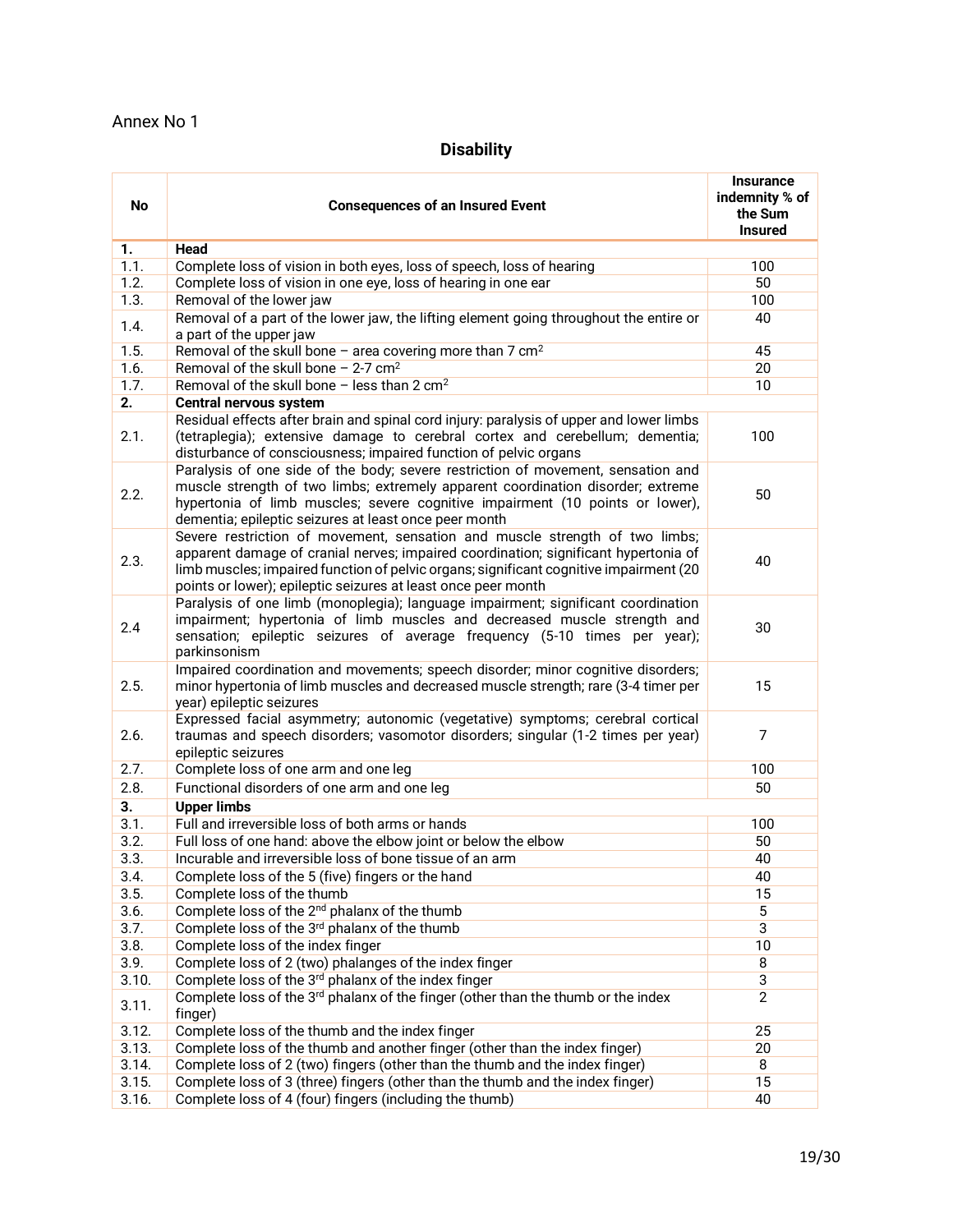| 3.17. | Complete loss of 4 (four) fingers (excluding the thumb)                                           | 35             |
|-------|---------------------------------------------------------------------------------------------------|----------------|
| 3.18. | Complete loss of the middle finger                                                                | $\overline{8}$ |
| 3.19. | Complete loss of the finger (other than the thumb, the index and the middle finger)               | $\overline{3}$ |
| 3.20. | Complete loss of 2 (two) phalanges of a finger (other than the thumb and the index<br>finger)     | $\overline{2}$ |
| 3.21. | Shoulder ankylosis                                                                                | 35             |
| 3.22. | Elbow ankylosis                                                                                   | 35             |
| 3.23. | Wrist ankylosis                                                                                   | 20             |
| 3.24. | Full ankylosis of the thumb                                                                       | $\overline{7}$ |
| 3.25. | Full ankylosis of the index finger                                                                | $\overline{8}$ |
| 3.26. | Full ankylosis of another finger (the middle, the ring or the pinkie finger)                      | 3              |
| 3.27. | Incurable and irreversible full paralysis of upper limbs (damage to nerves)                       | 50             |
| 3.28. | Irreversible and incurable paralysis of the median nerve                                          | 35             |
| 3.29. | Irreversible and incurable paralysis of the radial nerve in the collar bone area                  | 35             |
| 3.30. | Irreversible and incurable paralysis of the radial nerve in the forearm area                      | 25             |
| 3.31. | Irreversible and incurable paralysis of the radial nerve in the elbow area                        | 25             |
| 3.32. | Complete paralysis of the trigeminal nerve                                                        | 10             |
| 4.    | <b>Lower limbs</b>                                                                                |                |
| 4.1.  | Full loss of both legs, both feet or both legs above the tarsal joint                             | 100            |
| 4.2.  | Loss of a leg above the knee joint                                                                | 70             |
| 4.3.  | Loss of a leg above the tarsal joint                                                              | 60             |
| 4.4.  | Loss of a foot due to the tarsal joint disarticulation or foot amputation at tarsal bones         | 40             |
| 4.5.  | Loss of the distal part due to amputation at the level of metatarsal bones                        | 25             |
| 4.6.  | Loss of all toes due to toe joint disarticulation or foot amputation at the level of<br>phalanges | 40             |
| 4.7.  | Amputation of all toes                                                                            | 25             |
| 4.8.  | Loss of four toes                                                                                 | 20             |
| 4.9.  | Loss of three toes                                                                                | 15             |
| 4.10. | Loss of the big or another toe                                                                    | 10             |
| 4.11. | Loss of two toes (except for the big toe)                                                         | 5              |
| 4.12. | Loss of the big toe                                                                               | $\overline{8}$ |
| 4.13. | Loss of one toe (except for the big toe)                                                          | $\overline{3}$ |
| 4.14. | Thigh ankylosis                                                                                   | 30             |
| 4.15. | Knee ankylosis                                                                                    | 20             |
| 4.16. | Irreversible and incurable full paralysis of lower limbs                                          | 60             |
| 4.17. | Irreversible and incurable full paralysis of the external sciatic longitudinal nerve              | 30             |
| 4.18. | Irreversible and incurable full paralysis of the inner sciatic longitudinal nerve                 | 20             |
| 4.19. | Leg shortening of 5 cm at the least                                                               | 30             |
| 4.20. | Leg shortening of 3 - 5 cm                                                                        | 20             |
| 4.21. | Leg shortening of 1 - 3 cm                                                                        | 10             |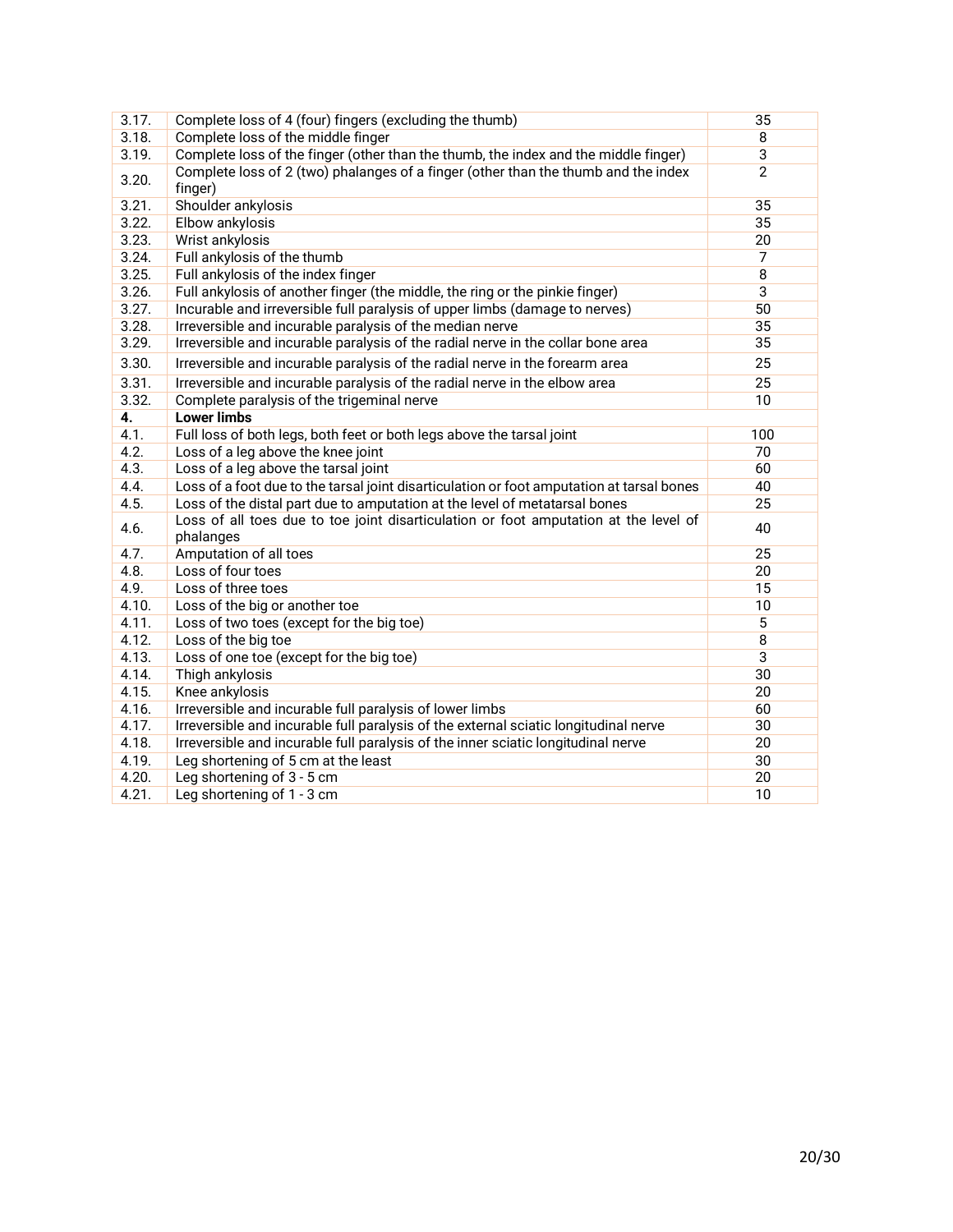# <span id="page-20-0"></span>Annex No 2

# **Traumas**

| No.              | Consequences of an insurance qualifying event                                                                                                                                                                                                                                                                     |                                                            |  |  |
|------------------|-------------------------------------------------------------------------------------------------------------------------------------------------------------------------------------------------------------------------------------------------------------------------------------------------------------------|------------------------------------------------------------|--|--|
|                  | <b>I. BONE FRACTURES AND DISLOCATIONS</b>                                                                                                                                                                                                                                                                         | insured)                                                   |  |  |
|                  | <b>Fracture of a scull bones</b>                                                                                                                                                                                                                                                                                  |                                                            |  |  |
| $\mathbf{1}$ .   | Fracture of several scull bones is considered as a single fracture                                                                                                                                                                                                                                                | 15                                                         |  |  |
| 2.               | <b>Facial bones</b>                                                                                                                                                                                                                                                                                               |                                                            |  |  |
| 2.1.             | Fracture of the cheekbone or the upper or lower jaw                                                                                                                                                                                                                                                               | 5                                                          |  |  |
| 2.2.             | Dislocation of the lower jaw reconstructed in a medical institution                                                                                                                                                                                                                                               | $\overline{2}$                                             |  |  |
| 2.3.             | Fracture of nasal bones, the ethmoid bone or the hyoid bone                                                                                                                                                                                                                                                       | 3                                                          |  |  |
| $\overline{3}$ . | <b>Teeth</b>                                                                                                                                                                                                                                                                                                      |                                                            |  |  |
| 3.1.             | Traumatic loss of 1 healthy tooth                                                                                                                                                                                                                                                                                 | 4                                                          |  |  |
| 3.2.             | Traumatic injury of one tooth (fracture of a tooth or its root, tooth dislocation, or<br>punching into the alveoli, a split of at least 1/4 of the dental crown)                                                                                                                                                  | $\overline{2}$<br>(but not<br>more than<br><b>EUR 100)</b> |  |  |
| 4.               | <b>Ribs and breastbones</b>                                                                                                                                                                                                                                                                                       |                                                            |  |  |
| 4.1.             | Breastbone fracture.                                                                                                                                                                                                                                                                                              | 5                                                          |  |  |
| 4.2.             | Fractures of 1 rib.<br>If several ribs are broken, the amount paid shall not exceed 10 % of the Sum<br>Insured.                                                                                                                                                                                                   | 3                                                          |  |  |
| 5.               | <b>Spine</b>                                                                                                                                                                                                                                                                                                      |                                                            |  |  |
| 5.1.             | Fractures of vertebral bodies or arches of cervical, thoracic or lumbar part of<br>vertebral column: - of 1 vertebra<br>A fracture of the vertebral body and arch shall be considered a single fracture.<br>If several vertebral columns are broken, the amount paid shall not exceed 25 % of<br>the Sum Insured. | 15                                                         |  |  |
| 5.2.             | Fracture of sacrum                                                                                                                                                                                                                                                                                                | 10                                                         |  |  |
| 5.3.             | Fracture of tailbone                                                                                                                                                                                                                                                                                              | 5                                                          |  |  |
| 5.4.             | Fracture of the transverse process and / or spinous process of 1 or more vertebrae<br>or luxation or subluxation of 1 or more vertebrae, which requires a surgical<br>treatment                                                                                                                                   | 5                                                          |  |  |
| 6.               | Arm                                                                                                                                                                                                                                                                                                               |                                                            |  |  |
| 6.1.             | Clavicle fracture or dislocation of the clavicle, which required a reconstruction at a<br>medical institution, scapular fracture                                                                                                                                                                                  | 5                                                          |  |  |
| 6.2.             | Fracture of the humeral or dislocation of the humeral head, which required a<br>reconstruction at a medical institution                                                                                                                                                                                           | 8                                                          |  |  |
| 6.3.             | Fracture of forearm bones                                                                                                                                                                                                                                                                                         | 5                                                          |  |  |
| 6.4.             | Dislocation of one or both forearm bones at the elbow joint, which required a<br>reconstruction at a medical institution                                                                                                                                                                                          | 3                                                          |  |  |
| 6.5.             | Fracture and / or dislocation of wrist bones or metacarpal bones.<br>If several metacarpal bones are broken, the amount paid shall not exceed 6 % of<br>the Sum Insured.                                                                                                                                          | 3                                                          |  |  |
| 6.6.             | Fracture and / or dislocation of navicular bone                                                                                                                                                                                                                                                                   | $\overline{7}$                                             |  |  |
| 6.7.             | Fracture of one finger<br>Fractures of several phalanges of the same finger shall be considered a single<br>fracture.<br>If several fingers of the hand are broken, the amount paid shall not exceed 4 % of<br>the Sum Insured.                                                                                   | $\overline{2}$                                             |  |  |
| 7.               | <b>Pelvic bones</b>                                                                                                                                                                                                                                                                                               |                                                            |  |  |
| 7.1.             | Fracture of iliac bone (pubic bone) coxic bone / ischiatic bone / fracture of a single<br>bone                                                                                                                                                                                                                    | $\overline{5}$                                             |  |  |
| 7.2.             | Fracture of acetabulum                                                                                                                                                                                                                                                                                            | 12                                                         |  |  |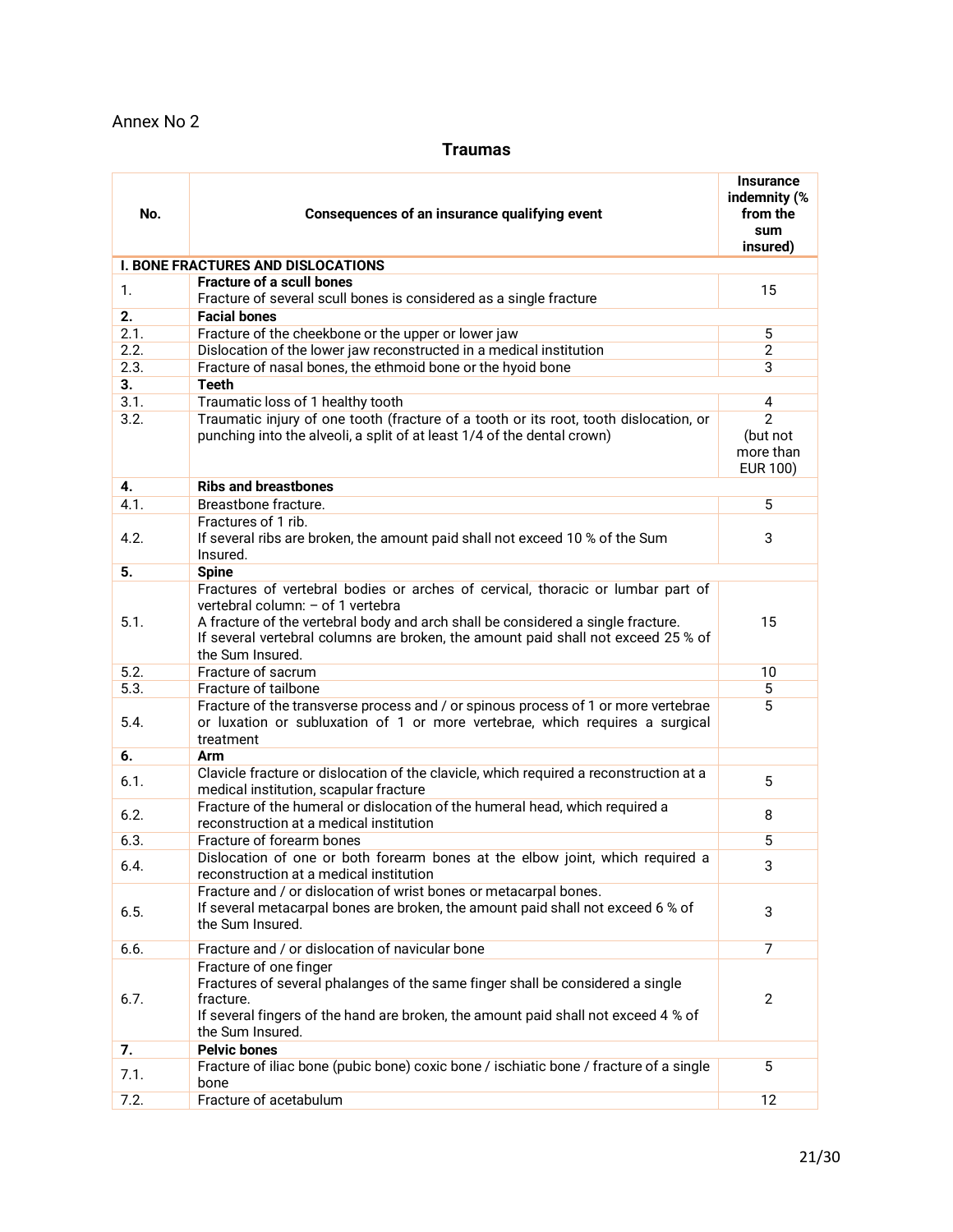| 7.3. | A rupture of a single symphysis                                                                                                               |               |
|------|-----------------------------------------------------------------------------------------------------------------------------------------------|---------------|
| 8.   | Leg                                                                                                                                           |               |
| 8.1. | Fracture of femur or dislocation of the femur, which required a reconstruction at a<br>medical institution                                    | 10            |
| 8.2. | Patella fracture or dislocation of the patella, which required a reconstruction at a<br>medical institution                                   | 8             |
| 8.3. | Fracture of the coccyx, outer ankle                                                                                                           | 5             |
| 8.4. | Dislocation of one or both tibias, which required a reconstruction at a medical<br>institution                                                | 3             |
| 8.5. | Fracture of one or both tibias, the heel bone or the talus                                                                                    | 8             |
| 8.6. | Fracture of other bones of the foot (metatarsals) or the ankle                                                                                | 4             |
| 8.7. | Dislocation of one or several other bones of the foot (metatarsals) or the ankle,<br>which required a reconstruction at a medical institution |               |
| 8.8. | Fracture of toe<br>Fractures of several phalanges of the same toe shall be considered a single<br>fracture.                                   | $\mathcal{P}$ |

### **Notes.**

1. For the fractures of calf – tarsal bones, the amount paid shall not exceed 20% of the Sum Insured.

2. For the injury of all metacarpal bones, the amount paid not exceed 8% of the Sum Insured.

# **II. HEARING ORGANS**

| 9.       | <b>Hearing organs</b>                                                                                                                                           |    |
|----------|-----------------------------------------------------------------------------------------------------------------------------------------------------------------|----|
| 9.1.     | Traumatic rupture of the eardrum or traumatic deformity of the pinna                                                                                            | 5  |
| 9.2.     | Loss of pinna                                                                                                                                                   | 10 |
|          | <b>III. GASTROINTESTINAL ORGANS</b>                                                                                                                             |    |
| 10.      | <b>Gastrointestinal organs</b>                                                                                                                                  |    |
| 10.1.    | Injury of the tongue and mouth which interferes with their functions                                                                                            | 5  |
| 10.2.    | Loss of the part of the tongue, part of lower jaw. part of stomach, part of pancreas,<br>part of bowels, part of liver and a gall bladder, spleen due to trauma | 15 |
| 10.3.    | Resection of the entire stomach or of the tongue at root area (complete loss)                                                                                   | 45 |
| 10.4.    | Artificial anus                                                                                                                                                 | 45 |
| 10.5.    | Post-traumatic obstruction of the oesophagus resulting in gastrostomy formation                                                                                 | 80 |
| 10.6.    | Incontinence                                                                                                                                                    | 40 |
| 10.7.    | Adhesion disease, partial intestinal obstruction, resulting in surgery                                                                                          | 20 |
|          | <b>IV. UROGENITAL SYSTEM</b>                                                                                                                                    |    |
| 11.      | <b>Urogenital system</b>                                                                                                                                        |    |
| 11.1.    | Il degree renal impairment confirmed by laboratory tests                                                                                                        | 35 |
| 11.2.    | III degree renal impairment (treated with haemodialysis or transplantation)                                                                                     | 70 |
| 11.3.    | Narrowing of the ureter or urethra (which requires epicystostomy)                                                                                               | 20 |
| 11.4.    | Complete obstruction of the ureter, fistula of genitals                                                                                                         | 40 |
| 11.5.    | Resection of a part of kidney                                                                                                                                   | 10 |
| 11.6.    | Resection of the entire kidney                                                                                                                                  | 25 |
| 11.7.    | Traumatic loss of both kidneys                                                                                                                                  | 90 |
| 11.8.    | Resection of the ovary, Fallopian tube or testicle                                                                                                              | 15 |
| 11.9.    | Resection of he part of penis and (or) both testicles                                                                                                           | 25 |
| 11.10    | Resection of the entire penis                                                                                                                                   | 50 |
| 11.11.   | Resection of both ovaries (or a single functioning ovary) and/ or uterus:                                                                                       |    |
| 11.11.1. | For females up to 50 years of age (inclusive)                                                                                                                   | 45 |
| 11.11.2. | For females aged above 50 years                                                                                                                                 | 20 |

# **V. RESPIRATORY SYSTEM**

|      | Nose                                              |  |
|------|---------------------------------------------------|--|
|      | Loss of scent                                     |  |
| 12.2 | Loss of nasal bones, cartilages and soft tissues  |  |
| 12.3 | Post-traumatic inflammation of the facial sinuses |  |

11.12. Trauma resulted in termination of the pregnancy above 14 gestation weeks 20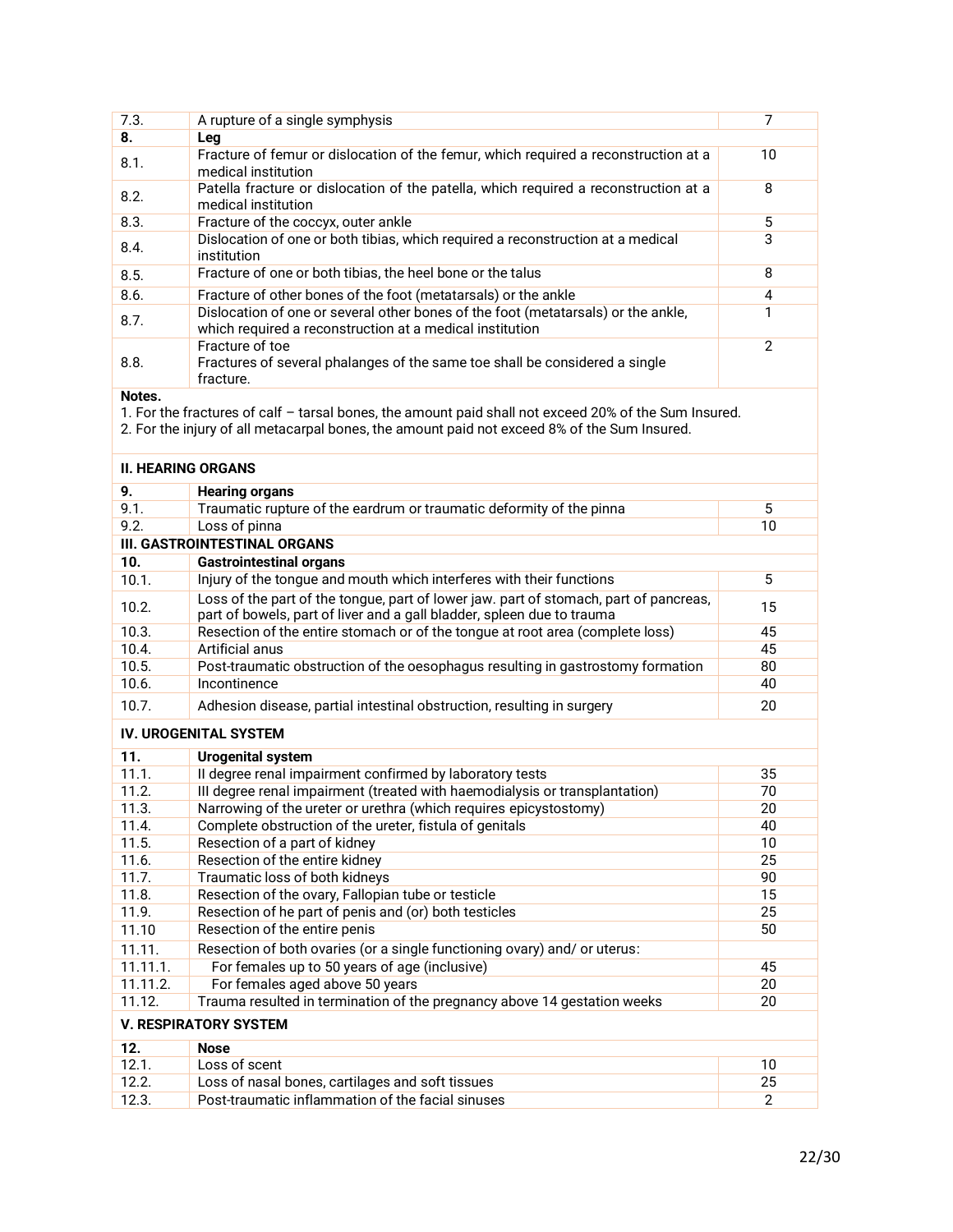| 13.                                                                   |                                                                                                                                                                                                                                                                                                                       | Larynx and trachea                        |                                                                                                                                                                                                                      |     |             |  |                |
|-----------------------------------------------------------------------|-----------------------------------------------------------------------------------------------------------------------------------------------------------------------------------------------------------------------------------------------------------------------------------------------------------------------|-------------------------------------------|----------------------------------------------------------------------------------------------------------------------------------------------------------------------------------------------------------------------|-----|-------------|--|----------------|
| 13.1.                                                                 |                                                                                                                                                                                                                                                                                                                       |                                           | Tracheostomy due to body injury during accident                                                                                                                                                                      |     |             |  | 40             |
| 13.2.                                                                 |                                                                                                                                                                                                                                                                                                                       |                                           | Irreversible aphonia, articulation disorder                                                                                                                                                                          |     |             |  | 20             |
| 13.3.                                                                 |                                                                                                                                                                                                                                                                                                                       |                                           | Injury of larynx, thyroid cartilage, trachea, bronchus                                                                                                                                                               |     |             |  | 3              |
| 14.                                                                   | <b>Chest</b>                                                                                                                                                                                                                                                                                                          |                                           |                                                                                                                                                                                                                      |     |             |  |                |
| 14.1.                                                                 | Chest deformity after the fractures of ribs and breastbone resulting in severe<br>limitation of breathing movements                                                                                                                                                                                                   |                                           | 10                                                                                                                                                                                                                   |     |             |  |                |
| 14.2.                                                                 |                                                                                                                                                                                                                                                                                                                       |                                           | Injury of respiratory organs, resulting in: respiratory failure of II-III degree                                                                                                                                     |     |             |  | 40             |
| 14.3.                                                                 |                                                                                                                                                                                                                                                                                                                       |                                           | Resection of the half of lung or of the entire lung due injury caused by the accident                                                                                                                                |     |             |  | 30             |
| 14.4.<br>Traumatic rupture of both lungs diagnosed during the surgery |                                                                                                                                                                                                                                                                                                                       |                                           |                                                                                                                                                                                                                      |     |             |  | 10             |
|                                                                       |                                                                                                                                                                                                                                                                                                                       | <b>VI. CENTRAL NERVOUS SYSTEM</b>         |                                                                                                                                                                                                                      |     |             |  |                |
| 15.                                                                   |                                                                                                                                                                                                                                                                                                                       | <b>Brain lesions</b>                      |                                                                                                                                                                                                                      |     |             |  |                |
| 15.1.                                                                 | Brain commotion treated outpatiently when the Insured had a certificate of<br>3<br>incapacity for work (did not go to education / training institution) for more than 10<br>consecutive days or was treated at a hospital less than 5 days                                                                            |                                           |                                                                                                                                                                                                                      |     |             |  |                |
| 15.2.                                                                 |                                                                                                                                                                                                                                                                                                                       |                                           | Commotion treated at a hospital for 5 days and more                                                                                                                                                                  |     |             |  | 6              |
| 15.3.                                                                 |                                                                                                                                                                                                                                                                                                                       |                                           | Contusion confirmed by computed tomography data                                                                                                                                                                      |     |             |  | 10             |
| 15.4.                                                                 |                                                                                                                                                                                                                                                                                                                       |                                           | Traumatic haemorrhage with pressure on the brain and consequent surgery                                                                                                                                              |     |             |  | 15             |
| 15.5.                                                                 |                                                                                                                                                                                                                                                                                                                       |                                           | Coordination and movement disorder; speech disorder                                                                                                                                                                  |     |             |  | 15             |
| 15.6.                                                                 |                                                                                                                                                                                                                                                                                                                       |                                           | Traumatic epilepsy (if the insured person has not suffered from epilepsy or other<br>diseases of nervous system before injury (trauma); traumatic hydrocephalus                                                      |     |             |  | 10             |
|                                                                       |                                                                                                                                                                                                                                                                                                                       | <b>VII. CRANIAL AND PERIPHERAL NERVES</b> |                                                                                                                                                                                                                      |     |             |  |                |
| 16.1.                                                                 | Spinal cord concussion, bruising, compression treated at a hospital for more than<br>10<br>5 days                                                                                                                                                                                                                     |                                           |                                                                                                                                                                                                                      |     |             |  |                |
| 16.2.                                                                 |                                                                                                                                                                                                                                                                                                                       |                                           | Partial traumatic myelitis of the spinal cord                                                                                                                                                                        |     |             |  | 30             |
| 16.3.                                                                 |                                                                                                                                                                                                                                                                                                                       |                                           | Nerve injury in the plexus area (neck, shoulder, lumbar, sacrum)                                                                                                                                                     |     |             |  | 25             |
| 16.4.<br>Injury of hip and thigh, at shoulder (arm) nerves            |                                                                                                                                                                                                                                                                                                                       |                                           |                                                                                                                                                                                                                      |     |             |  | 10             |
| 16.5.                                                                 |                                                                                                                                                                                                                                                                                                                       |                                           | Injury of tibia (ankle), at the forearm (wrist) nerves                                                                                                                                                               |     |             |  | 5              |
| Notes.                                                                |                                                                                                                                                                                                                                                                                                                       |                                           | 1. Injuries in different limbs shall be considered separate injuries.<br>2. Injuries in a single limb shall be considered a single injury.<br>3. An Insurance Indemnity shall not be paid for finger nerve injuries. |     |             |  |                |
| <b>VIII. EYES</b>                                                     |                                                                                                                                                                                                                                                                                                                       |                                           |                                                                                                                                                                                                                      |     |             |  |                |
| 17.1.                                                                 |                                                                                                                                                                                                                                                                                                                       | field (narrowing at least by 10 degrees). | Accommodation paralysis of the eye, significant concentric narrowing of vision                                                                                                                                       |     |             |  | 15             |
| 17.2.                                                                 | Consequences of injuries of eyes: dislocated intraocular lens, tear duct injury,<br>strabismus, retinal detachment (directly due to an eye injury), eyelid lowering,<br>10<br>paralysis of eye muscles, defect of the eyelid, which does not allow the slit of the<br>eye to close, pulsating exophthalmos of one eye |                                           |                                                                                                                                                                                                                      |     |             |  |                |
| 17.3.                                                                 |                                                                                                                                                                                                                                                                                                                       |                                           | Injuries of one eye that did not impair vision (non-perforated damage to the<br>eyeball, traumatic corneal erosion, corneal abrasions)                                                                               |     |             |  | $\overline{2}$ |
| 17.4.                                                                 |                                                                                                                                                                                                                                                                                                                       | Hemorrhage                                |                                                                                                                                                                                                                      |     |             |  | $\mathbf{1}$   |
| 17.5. Post-traumatic decrease in visual acuity                        |                                                                                                                                                                                                                                                                                                                       |                                           |                                                                                                                                                                                                                      |     |             |  |                |
|                                                                       | After the<br>Percentage (%)<br><b>Before the</b><br>After the<br>Before the<br>Percentage (%)                                                                                                                                                                                                                         |                                           |                                                                                                                                                                                                                      |     |             |  |                |
|                                                                       | trauma<br>trauma<br>trauma<br>trauma                                                                                                                                                                                                                                                                                  |                                           |                                                                                                                                                                                                                      |     |             |  |                |
| 1,0                                                                   |                                                                                                                                                                                                                                                                                                                       | $0,9 - 0,7$                               | $\overline{5}$                                                                                                                                                                                                       | 0,9 | $0,8 - 0,6$ |  | 5              |
|                                                                       |                                                                                                                                                                                                                                                                                                                       | $0,6 - 0,4$                               | 10                                                                                                                                                                                                                   |     | $0,5 - 0,4$ |  | 10             |
|                                                                       |                                                                                                                                                                                                                                                                                                                       | 0,3                                       | 15                                                                                                                                                                                                                   |     | 0,3         |  | 15             |
|                                                                       |                                                                                                                                                                                                                                                                                                                       | 0,2                                       | 20                                                                                                                                                                                                                   |     | 0,2         |  | 20             |
|                                                                       |                                                                                                                                                                                                                                                                                                                       | 0,1                                       | 25                                                                                                                                                                                                                   |     | 0,1         |  | 25             |
|                                                                       |                                                                                                                                                                                                                                                                                                                       | < 0,1                                     | 30                                                                                                                                                                                                                   |     | < 0.1       |  | 30             |
| 0,8                                                                   |                                                                                                                                                                                                                                                                                                                       | $0,7 - 0,6$                               | $\overline{5}$                                                                                                                                                                                                       | 0,7 | $0,6 - 0,5$ |  | 5              |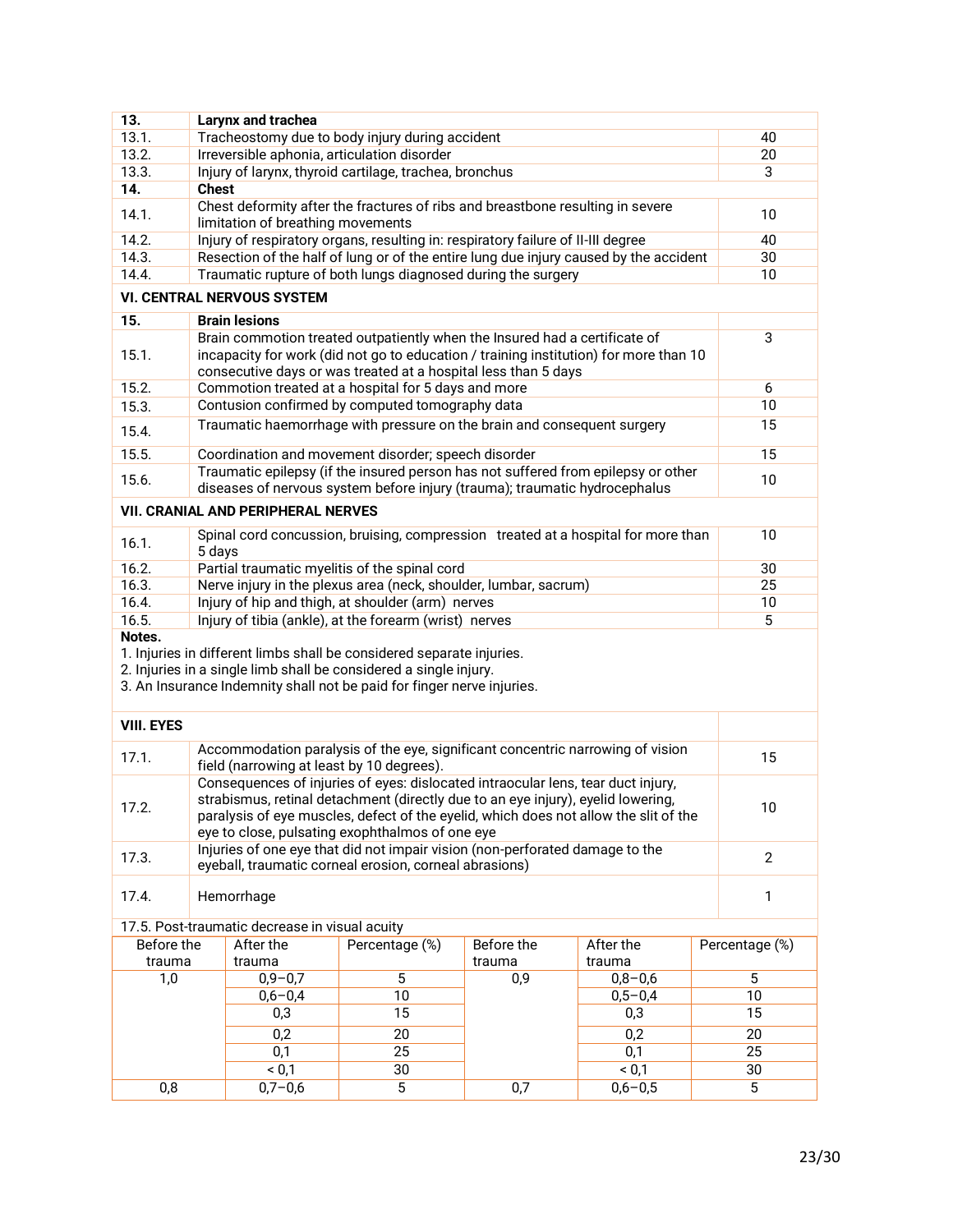|     | $0,5 - 0,4$ | 10              |     | $0,4-0,3$ | 10              |
|-----|-------------|-----------------|-----|-----------|-----------------|
|     | 0,3         | $1\overline{5}$ |     | 0,2       | 15              |
|     | 0,2         | 20              |     | 0,1       | 20              |
|     | 0,1         | 25              |     | < 0,1     | 25              |
|     | < 0,1       | 30              |     |           |                 |
| 0,6 | $0,5 - 0,4$ | $5\phantom{.0}$ | 0,5 | $0,4-0,3$ | $5\phantom{.0}$ |
|     | $0,3-0,2$   | 10              |     | $0,2-0,1$ | 10              |
|     | 0,1         | 15              |     | < 0,1     | 15              |
|     | < 0,1       | 20              |     |           |                 |
| 0,4 | $0,3 - 0,2$ | 5               | 0,3 | $0,2-0,1$ | 5               |
|     | 0,1         | 10              |     | < 0,1     | 10              |
|     | < 0,1       | 15              |     |           |                 |
| 0,2 | 0,1         | 5               | 0,1 | < 0,1     | 10              |
|     | < 0,1       | 10              |     |           |                 |

# **Notes.**

1. Visual acuity shall be diagnosed not earlier than 3 months and not later than 12 months after the date of injury comparing visual acuity (without correction) of one eye before the trauma with vision after the Trauma (see Table to of this Item).

2. When visual acuity of an injured eye before injury is unknown, it shall be considered to be the same as that of an uninjured eye. Injury of a single sighted eye shall be considered an injury to both eyes.

| IX. CARDIOVASCULAR SYSTEM |                                                                                                                                                                                             |                                               |  |
|---------------------------|---------------------------------------------------------------------------------------------------------------------------------------------------------------------------------------------|-----------------------------------------------|--|
| 18.                       | Injury of the large peripheral blood vessels:                                                                                                                                               |                                               |  |
| 18.1.                     | in the area of forearm, wrist, calf and ankle;                                                                                                                                              | 5                                             |  |
| 18.2                      | in the cervical humeral. ulnar, femoral and knee area, of thoracic,<br>abdominal cavity or retroperitoneal space                                                                            | 10                                            |  |
| 19.                       | Injury of heart, heart coverings and large main blood vessels:                                                                                                                              |                                               |  |
| 19.1.                     | Not resulting in cardiovascular failure or resulting in cardiovascular failure<br>of I degree                                                                                               | 5                                             |  |
| 19.2.                     | Resulting in cardiovascular failure of II -IV degree                                                                                                                                        | 20                                            |  |
| X. SOFT TISSUES           |                                                                                                                                                                                             |                                               |  |
| 20.1.                     | Damage to soft tissues, which leaves a scar 1 month after suturing the wound. An Insurance<br>Indemnity for abrasions or other injuries that did not require sutures shall not be paid.     |                                               |  |
| 20.1.1.                   | Scar length up to 1.5 cm or covering the area up to 1 cm <sup>2</sup>                                                                                                                       | $\mathbf{1}$<br>(but not more<br>than EUR 60) |  |
| 20.1.2                    | Scar length: 1.5 - 5 cm or covering the area of 1-2 cm <sup>2</sup>                                                                                                                         | 2                                             |  |
| 20.1.3.                   | Scar longer than 5 cm or covering the area larger than 2 cm <sup>2</sup>                                                                                                                    | 5                                             |  |
| 20.1.4.                   | Face disfigurement-facial deformity with scars disfiguring the appearance                                                                                                                   | 20                                            |  |
| 20.2.                     | Finger or toe wound with detached nail                                                                                                                                                      | 1<br>(but not more<br>than EUR 60)            |  |
| 20.3.                     | Bruising of any part of the body or organ when the Insured was unable to<br>work (could not go to an educational institution) for 5 consecutive days at<br>the least                        | 1<br>(but not more<br>than EUR 60)            |  |
| 20.4.                     | Damage to soft tissues which resulted in non-resorbed bruising,<br>osteomyelitis, or other purulent processes (formations) that were surgically<br>removed                                  | 5                                             |  |
| 20.5.                     | Multiple bite wounds with an injury to soft tissues, when the injury covers<br>more than 0.25% of the body surface.                                                                         | 3                                             |  |
| 20.6.                     | Rupture of ligaments, muscles, tendons, menisci:                                                                                                                                            |                                               |  |
| 20.6.1.                   | Traumatic rupture of a muscle, tendon or ligament if a reconstructive<br>surgery was performed no later than within one year after the Accident.                                            | 3                                             |  |
| 20.6.2.                   | Traumatic rupture of a muscle, tendon or ligament, which required<br>immobilisation in a plaster cast or a plastic splint, or treated continuously<br>for 15 consecutive days at the least. | $\overline{2}$                                |  |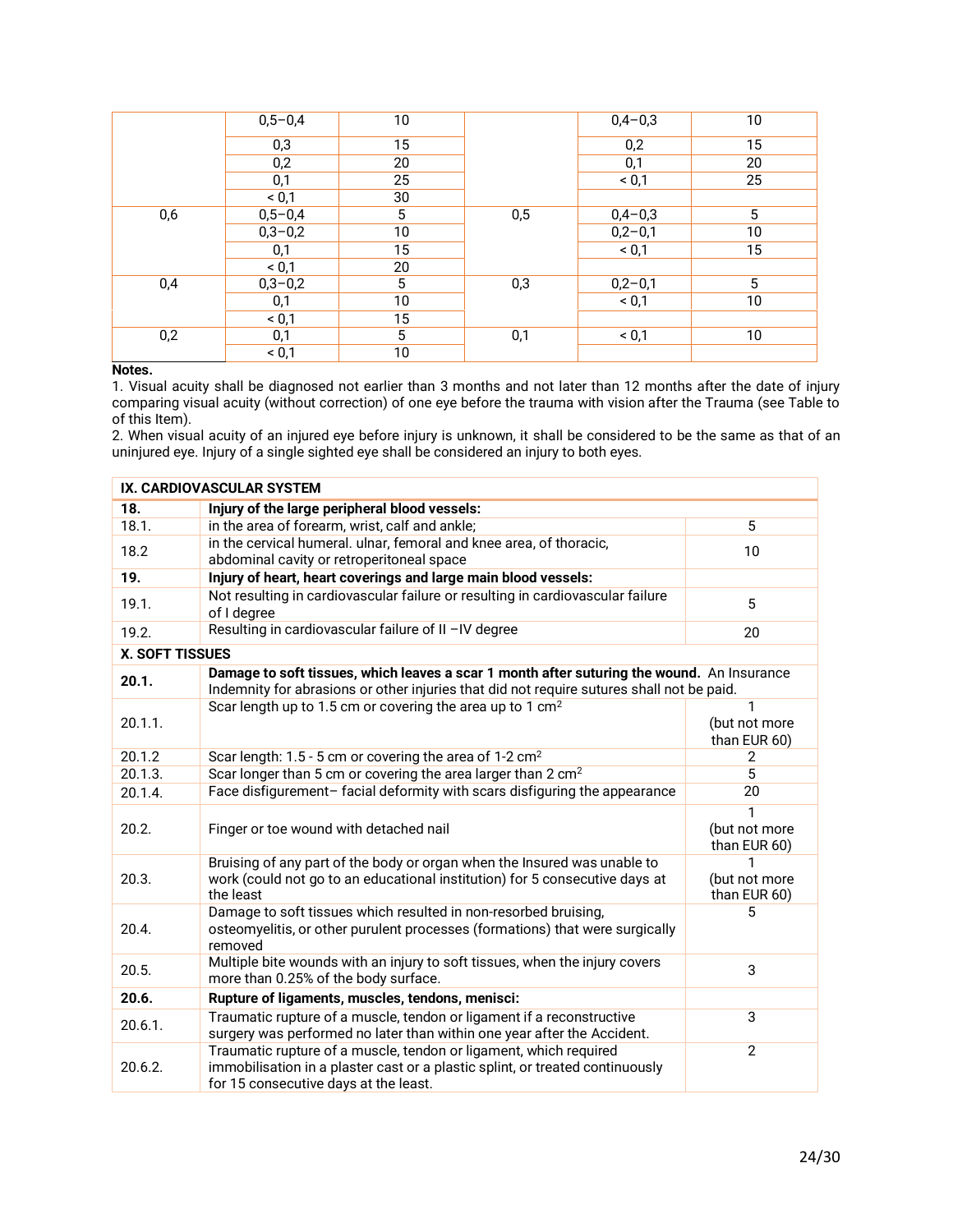| 20.6.3. | Traumatic sprain of a ligament, tendon, muscle of any part of the body,<br>which resulted in immobilization in a plaster cast and/or plastic splint, and<br>/ or the Insured was unable to work (could not go to an educational<br>institution) for 10 consecutive days at the least.                                                                                                                                                                                                                                                                                                                                                                                                                                                                                                                      | 1<br>(but not more<br>than EUR 60)         |
|---------|------------------------------------------------------------------------------------------------------------------------------------------------------------------------------------------------------------------------------------------------------------------------------------------------------------------------------------------------------------------------------------------------------------------------------------------------------------------------------------------------------------------------------------------------------------------------------------------------------------------------------------------------------------------------------------------------------------------------------------------------------------------------------------------------------------|--------------------------------------------|
| 20.6.4. | Traumatic rupture of the menisci of the knee joint confirmed during<br>surgery.                                                                                                                                                                                                                                                                                                                                                                                                                                                                                                                                                                                                                                                                                                                            | 3                                          |
| 20.6.5. | Traumatic rupture of meniscus and knee ligaments confirmed during<br>surgery.                                                                                                                                                                                                                                                                                                                                                                                                                                                                                                                                                                                                                                                                                                                              | $\overline{5}$                             |
| 20.7.   | Thermal and chemical burns, frostbite:                                                                                                                                                                                                                                                                                                                                                                                                                                                                                                                                                                                                                                                                                                                                                                     |                                            |
| 20.7.1. | 2 <sup>nd</sup> degree burns, up to 1 % of the body area                                                                                                                                                                                                                                                                                                                                                                                                                                                                                                                                                                                                                                                                                                                                                   | 1                                          |
| 20.7.2. | 2 <sup>nd</sup> degree burns covering at least 1 % of the body surface                                                                                                                                                                                                                                                                                                                                                                                                                                                                                                                                                                                                                                                                                                                                     | $\mathbf{2}$                               |
| 20.7.3. | 2 <sup>nd</sup> degree burns covering at least 5 % of the body surface                                                                                                                                                                                                                                                                                                                                                                                                                                                                                                                                                                                                                                                                                                                                     | 3                                          |
| 20.7.4. | 3rd degree burns up to 1 % of the body surface                                                                                                                                                                                                                                                                                                                                                                                                                                                                                                                                                                                                                                                                                                                                                             | 3                                          |
| 20.7.5. | 3rd degree burns covering at least 1 % of the body surface                                                                                                                                                                                                                                                                                                                                                                                                                                                                                                                                                                                                                                                                                                                                                 | 4                                          |
| 20.7.6. | 3rd degree burns covering at least 5 % of the body surface                                                                                                                                                                                                                                                                                                                                                                                                                                                                                                                                                                                                                                                                                                                                                 | 5                                          |
| 20.7.7. | Burn disease (burn shock, burn anuria, burn intoxication, acute burn<br>toxaemia, burn septicotoxemia), traumatic, post-haemorrhagic,<br>anaphylactic shock, fat embolism, if the diagnosis was confirmed in a<br>hospital                                                                                                                                                                                                                                                                                                                                                                                                                                                                                                                                                                                 | 10                                         |
| 2078.8. | 3rd degree frostbite covering at least 2% of the body surface                                                                                                                                                                                                                                                                                                                                                                                                                                                                                                                                                                                                                                                                                                                                              | 5                                          |
| 20.8.   | <b>Other benefits:</b>                                                                                                                                                                                                                                                                                                                                                                                                                                                                                                                                                                                                                                                                                                                                                                                     |                                            |
| 20.8.1. | Plastic surgery to remove or reduce scars or pigment spots on the front and<br>side of the face and neck<br>Actual costs of an actual plastic surgery shall be reimbursed in accordance                                                                                                                                                                                                                                                                                                                                                                                                                                                                                                                                                                                                                    | Up to 15                                   |
|         | with the submitted financial documents.                                                                                                                                                                                                                                                                                                                                                                                                                                                                                                                                                                                                                                                                                                                                                                    |                                            |
| 20.8.2. | Costs of psychological assistance<br>An Insurance Indemnity under this clause shall be paid if a suffered bodily<br>injury is not an Insured Event according to other clauses of Table No. 2<br>"Traumas", but the Insured has become a victim of crimes provided for in<br>Chapters XVIII or XXI of the Criminal Code of the Republic of Lithuania<br>under all the following conditions:<br>1) a criminal procedure for this crime is pending before court;<br>2) psychological assistance is necessary because of the bodily injury<br>suffered in the crime;<br>3) psychological assistance has been provided not later than within 12<br>months from the Accident date.<br>2. Actual costs of the provided psychological assistance shall be<br>reimbursed based on the provided financial documents. | Up to 10<br>(but not more<br>than EUR 300) |
| 20.8.3. | Medical assistance expenses<br>1. An Insurance Indemnity under this clause shall be paid if a suffered<br>bodily injury is an Insured Event under other clauses of Table No. 2<br>"Traumas".<br>2. We shall reimburse costs of rehabilitation (physiotherapy procedures,<br>kinesiotherapy sessions, up to 10 massage sessions), costs of renting or<br>purchasing a wheelchair or crutches.<br>3. We shall reimburse actual costs of provided medical assistance based<br>on the provided financial documents.                                                                                                                                                                                                                                                                                            | Up to 5<br>(but not more<br>than EUR 100)  |
| 20.8.4. | Surgery<br>1. An Insurance Indemnity shall be paid only if a surgery is performed for<br>injuries listed in Table No. 2 "Traumas" and not later than within one year<br>after the Accident date.<br>2. A surgery for fixing several bones (organs) of one body part shall be<br>considered a single surgery.<br>3. An Insurance Indemnity shall not be paid for removing osteosynthetic<br>structures.<br>Other injuries suffered as a result of an Insured Event, for which an Insurance Indemnity is not paid                                                                                                                                                                                                                                                                                            | 1                                          |
| 20.8.5. | under other items of this Table, and which required treating the Insured at the hospital for:                                                                                                                                                                                                                                                                                                                                                                                                                                                                                                                                                                                                                                                                                                              |                                            |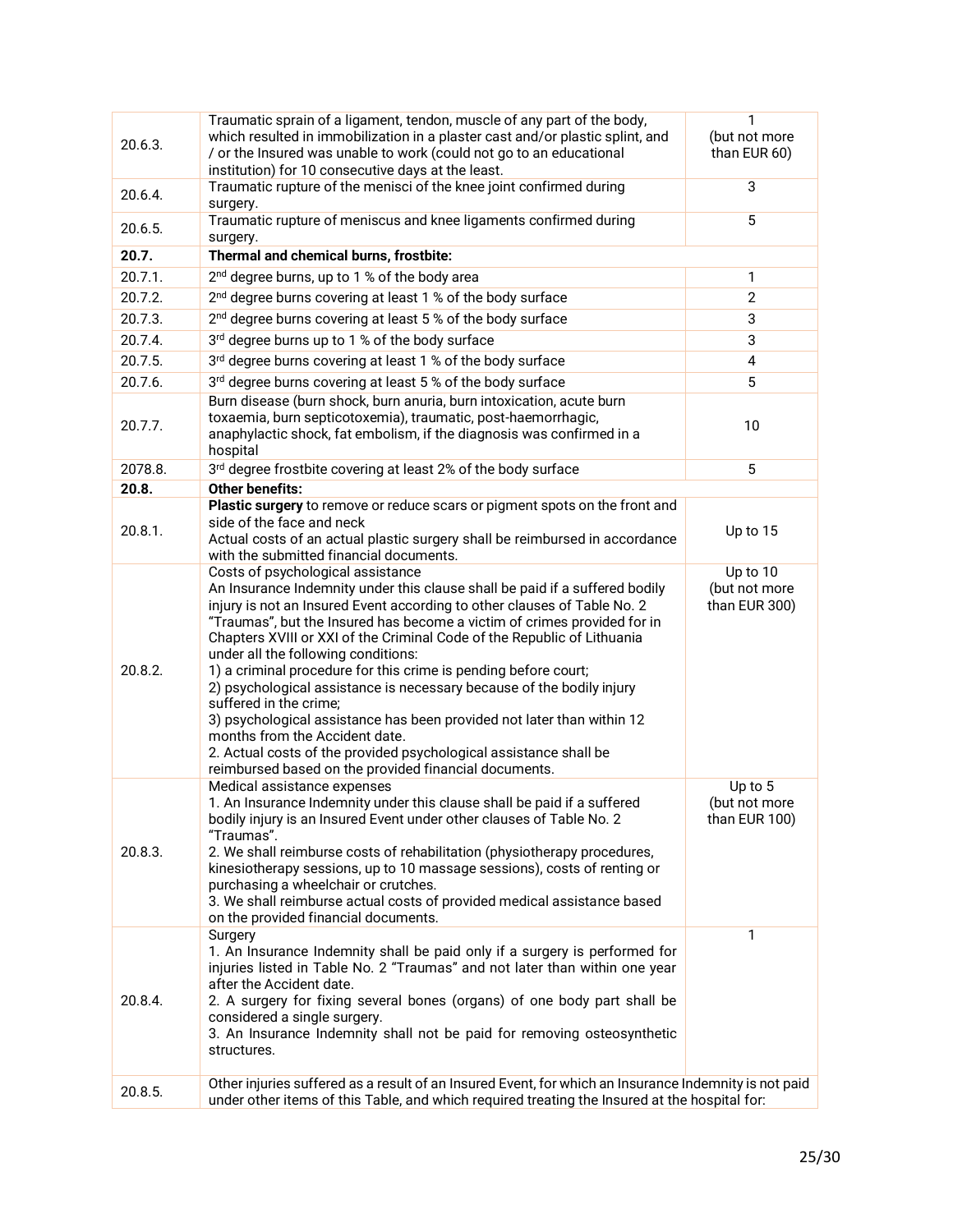| $20.8.5.1$ .                                                                                                                                                                                                                                                                                                                                                                                                           | 3-5 days                                                                                                                                                                                                      |                |
|------------------------------------------------------------------------------------------------------------------------------------------------------------------------------------------------------------------------------------------------------------------------------------------------------------------------------------------------------------------------------------------------------------------------|---------------------------------------------------------------------------------------------------------------------------------------------------------------------------------------------------------------|----------------|
| 20.8.5.2.                                                                                                                                                                                                                                                                                                                                                                                                              | $6-14$ days                                                                                                                                                                                                   | 3              |
| 20.8.5.3.                                                                                                                                                                                                                                                                                                                                                                                                              | 14-20 days                                                                                                                                                                                                    | 8              |
| 20.8.5.4.                                                                                                                                                                                                                                                                                                                                                                                                              | more than 21 day                                                                                                                                                                                              | 11             |
| 20.8.6.                                                                                                                                                                                                                                                                                                                                                                                                                | Tick-borne encephalitis, tick-borne myelitis, tick-borne encephalomyelitis,<br>Lyme disease<br>These illnesses shall be diagnosed by an infectologist and confirmed by<br>enzyme-linked immunosorbent assays. | $\overline{2}$ |
| Traumatic asphyxia, acute food poisoning, poisoning in chemical (toxic) substances, poisonous<br>plants or fungi, electric injuries (electrical networks, equipment, atmospheric electric discharges),<br>drowning, tetanus, rabies, acute appendicitis, meningococcal infection, gangraena<br>20.8.7.<br>emphysematosa, snake bite, animal bite, insect bite, if it required a continuous inpatient treatment<br>for: |                                                                                                                                                                                                               |                |
| 20.8.7.1.                                                                                                                                                                                                                                                                                                                                                                                                              | 3-4 days                                                                                                                                                                                                      | 2              |
| 20.8.7.2.                                                                                                                                                                                                                                                                                                                                                                                                              | 5-6 days                                                                                                                                                                                                      | 3              |
| 20.8.7.3.                                                                                                                                                                                                                                                                                                                                                                                                              | $7-15$ days                                                                                                                                                                                                   | 5              |
| 20.8.7.4.                                                                                                                                                                                                                                                                                                                                                                                                              | 16-30 days                                                                                                                                                                                                    | 10             |
| 20.8.7.5.                                                                                                                                                                                                                                                                                                                                                                                                              | 31 days and more                                                                                                                                                                                              | 15             |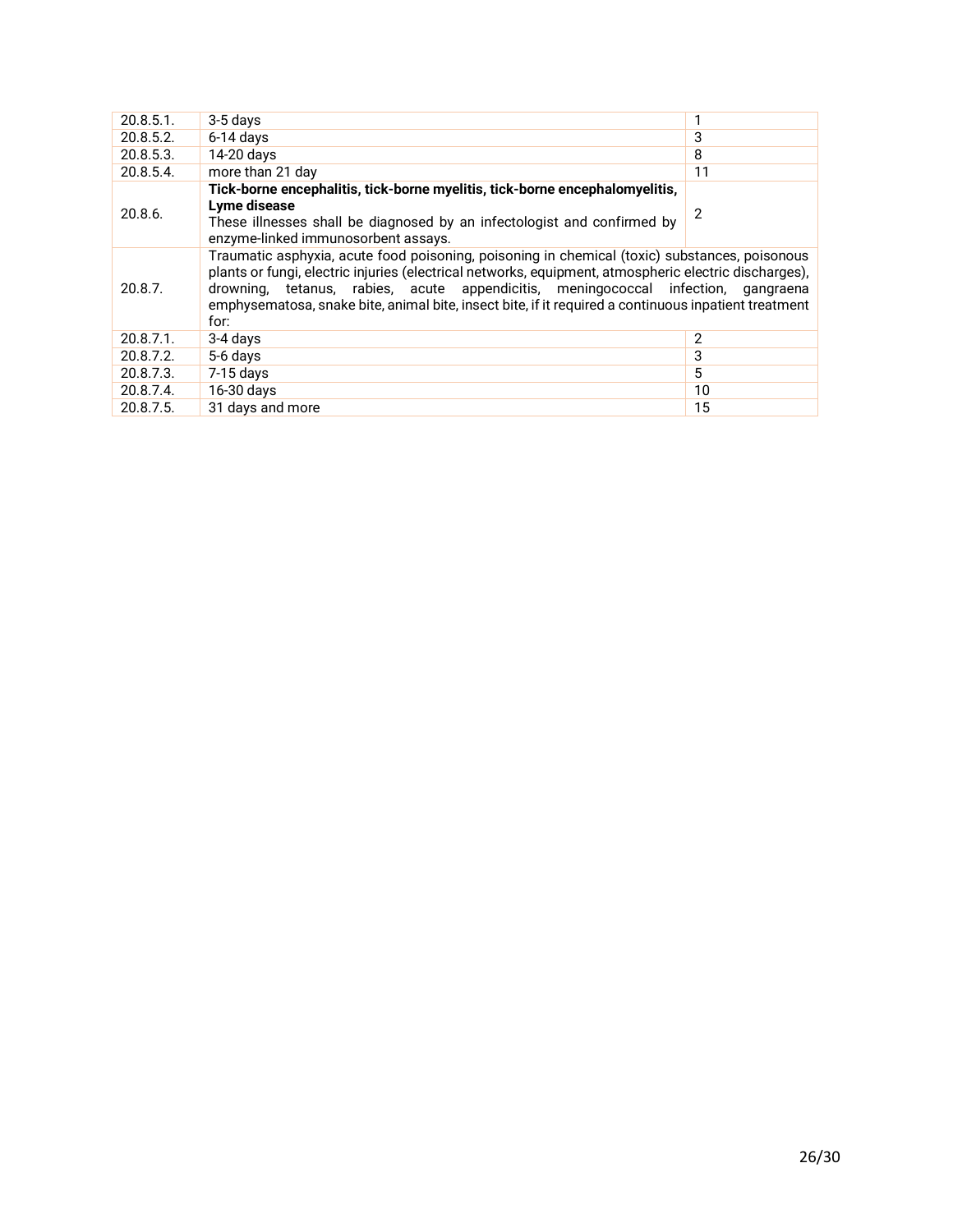# <span id="page-26-0"></span>Annex No. 3

# **Critical Illnesses**

| <b>No</b> | Name of the<br>critical illness        | <b>Description of the critical</b><br>illness                                                                                                                                                                                                                                  | Conditions necessary for declaration of the critical<br>illness as an Insured Event and payment of an<br>insurance indemnity                                                                                                                                                                                                                                                                                                                                                                                                                                                                                                                                                                                                                                                                                                                                                   |
|-----------|----------------------------------------|--------------------------------------------------------------------------------------------------------------------------------------------------------------------------------------------------------------------------------------------------------------------------------|--------------------------------------------------------------------------------------------------------------------------------------------------------------------------------------------------------------------------------------------------------------------------------------------------------------------------------------------------------------------------------------------------------------------------------------------------------------------------------------------------------------------------------------------------------------------------------------------------------------------------------------------------------------------------------------------------------------------------------------------------------------------------------------------------------------------------------------------------------------------------------|
| 1.        | Myocardial<br>infarction               | It is an acute irreversible<br>damage to (necrosis of) the<br>heart muscle tissues<br>developed due to insufficient<br>artery bloodstream in a<br>particular segment of<br>myocardium for the first<br>time.                                                                   | The diagnosis of myocardial infraction is bases on<br>all of the below criteria:<br>1. New lesions typical to myocardium infarction<br>found through electrocardiography;<br>2. Prolonged typical chest angina;<br>3. Increase in blood serum activity of ferments<br>specific of myocardial infraction (LDH, CK, CK-MB,<br>troponins T and I).<br>4. No Insurance Indemnity shall be paid for an acute<br>myocardial infraction without increase in ST<br>segment.                                                                                                                                                                                                                                                                                                                                                                                                            |
| 2.        | Cerebral<br>Infarction<br>(stroke)     | An acute cerebrovascular<br>disorder, usually due to<br>cerebral tissue infraction as<br>a result of non-traumatic<br>haemorrhage or blockage of<br>arteries and causing fixed<br>neurological deficit<br>persisting longer than 24<br>hours.                                  | 1. Where the fixed neurological deficit persists at<br>least for 12 weeks from the cerebral infarction and<br>this is confirmed by the physician-neurologist and a<br>new computer tomography or magnetic resonance<br>tomography.<br>2. Cerebral infarction as a result of external injuries<br>(accident) shall be a non-Insured Event.<br>3. No Insurance Indemnity shall also be paid for<br>transient cerebral ischemic attacks (persisting<br>shorter than 24 hours).                                                                                                                                                                                                                                                                                                                                                                                                    |
| 3.        | <b>Malicious</b><br>tumour<br>(cancer) | Malicious tumours (cancers)<br>is a group of diseases the<br>characteristics of which is<br>incontrollable spread of<br>genetically malignant cells<br>and ability of such cells to<br>damage surrounding tissues<br>and spread into other parts<br>of the body (metastasize). | An Insurance Indemnity shall not be paid if the<br>following was diagnosed:<br>1. Any pre-malignant condition;<br>2.<br>Cervical<br>dysplasia,<br>cervical<br>intraepithelial<br>neoplasia (any CIN stage);<br>3. Any non-invasive cancer (cancer in situ, according<br>to the TNM Classification Tis);<br>4. Prostate cancer, stage I (according to the TNM<br>Classification, T1 including T1a, T1b, T1c);<br>5. Urinary bladder, stage I (according to the TNM<br>Classification, T0 or T1);<br>6. Papillary carcinoma, stage I (according to the TNM<br>Classification T0 or T1);<br>7. lymphogranulomatosis, stage I;<br>8. Skin cancer (except for malignant invasive<br>melanoma from stage III according to Clark<br>classification)<br>9. Chronic lymphocyte leucoses;<br>10. The cancer diagnosis must be confirmed<br>histologically and by a physician-oncologist. |
| 4.        | Chronic kidney<br>deficiency           | Chronic and irreversible<br>functional kidney deficiency<br>due to which regular<br>haemodialysis is necessary                                                                                                                                                                 | 1. Regular haemodialysis at least for 6 months are<br>carried out or a kidney transplantation surgery must<br>be undergone.<br>2. The diagnosis and the necessity for dialysis is<br>confirmed by a physician-nephrologist.                                                                                                                                                                                                                                                                                                                                                                                                                                                                                                                                                                                                                                                    |
| 5.        | Multiple<br>sclerosis                  | An autoimmune disease of<br>the central nervous system<br>affecting the coating of<br>nerve fibres                                                                                                                                                                             | 1. The magnetic resonance imaging shows at least<br>two lesions of demyelination.<br>2. An increase in IgG index and oligoclonal bands in<br>the cerebrospinal fluid.<br>3. The diagnosis is confirmed by a physician-<br>neurologist.                                                                                                                                                                                                                                                                                                                                                                                                                                                                                                                                                                                                                                         |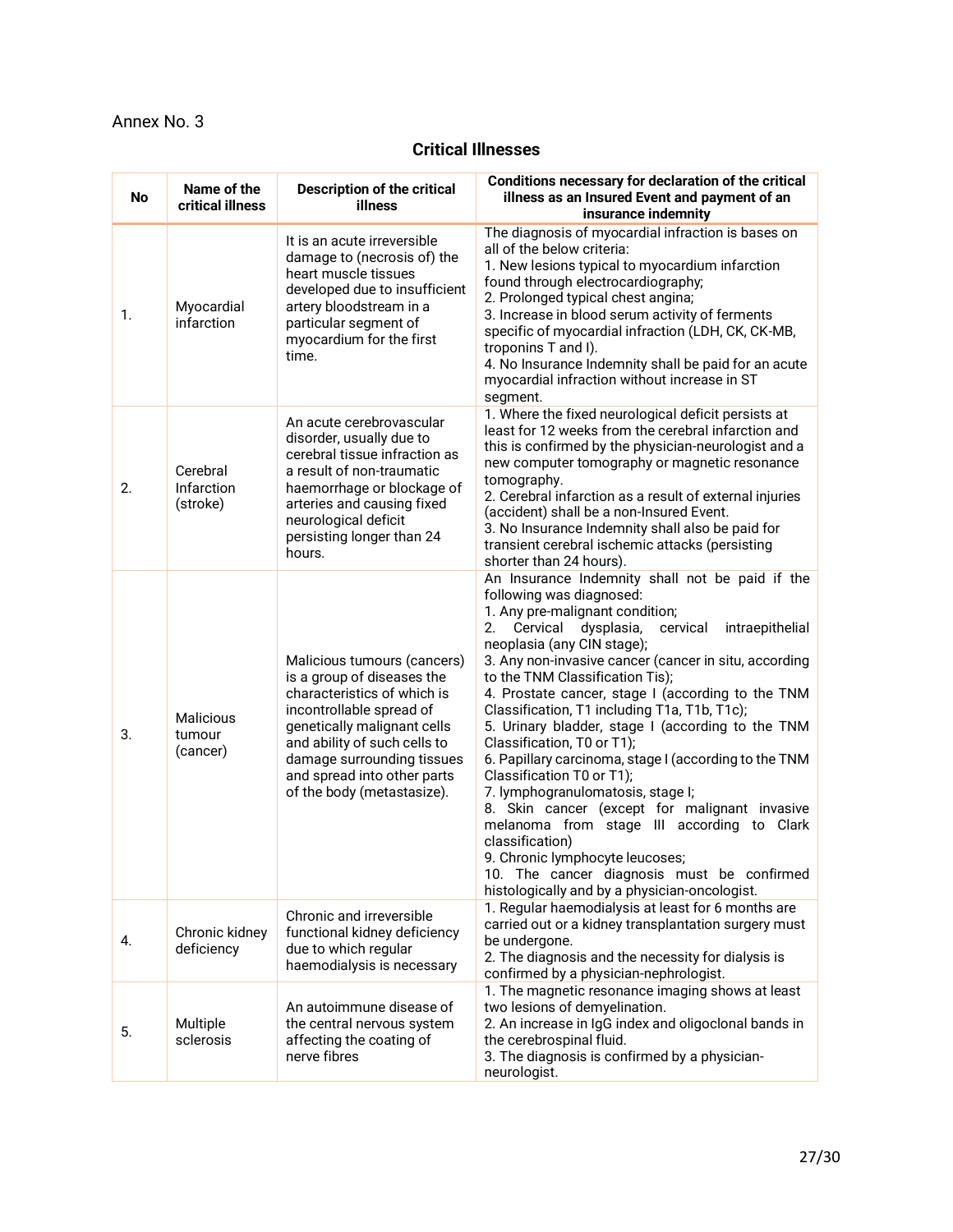| 6.  | <b>Blindness</b>                                    | Full irreversible loss of sight<br>due to an acute disease                                                                 | 1. The diagnosis must be supported by objective<br>tests (sciascopy, refractometry, spectral<br>compensation etc.).<br>2. Full irreversible loss of sight confirmed by a<br>physician- ophthalmologist three months from the<br>disease or trauma.<br>3. In case of loss of sight in one eye, 50% of the<br>Insurance Indemnity shall be paid out.                                                                                                                                                                                                                                                                                                                                                                                                                                                                                                                                                                                                                                                                                                                                                                                                                                       |
|-----|-----------------------------------------------------|----------------------------------------------------------------------------------------------------------------------------|------------------------------------------------------------------------------------------------------------------------------------------------------------------------------------------------------------------------------------------------------------------------------------------------------------------------------------------------------------------------------------------------------------------------------------------------------------------------------------------------------------------------------------------------------------------------------------------------------------------------------------------------------------------------------------------------------------------------------------------------------------------------------------------------------------------------------------------------------------------------------------------------------------------------------------------------------------------------------------------------------------------------------------------------------------------------------------------------------------------------------------------------------------------------------------------|
| 7.  | Deafness                                            | Permanent and irreversible<br>loss of hearing due to an<br>acute disease.                                                  | 1. The deafness is confirmed by the auditory<br>threshold of at least 90 db.<br>2. The diagnosis is confirmed by a physician-<br>otorhinolaryngologist.<br>3. In case of loss of hearing in one ear, 50% of the<br>Insurance Indemnity shall be paid out.                                                                                                                                                                                                                                                                                                                                                                                                                                                                                                                                                                                                                                                                                                                                                                                                                                                                                                                                |
| 8.  | Loss of<br>speech                                   | Total loss of the ability to<br>speak as a result of<br>traumatic lesion or disease.                                       | 1. Where the speech is lost due to surgical and<br>pharmaceutical treatment of a disease.<br>2. The diagnosis is confirmed by a physician-<br>otorhinolaryngologist. In some cases, loss of<br>speech may be temporary.<br>3. If full loss of speech persists 6 months from the<br>diagnosis.                                                                                                                                                                                                                                                                                                                                                                                                                                                                                                                                                                                                                                                                                                                                                                                                                                                                                            |
| 9.  | Alzheimer's<br>disease before<br>age of 60 yeas     | Decline in cognitive<br>functions, passivity in daily<br>activities, changes in<br>behaviour, neuropsychiatric<br>symptoms | An Insurance Indemnity shall be paid when<br>1.<br>all of the following conditions are met:<br>the illness has been diagnosed before a<br>$\bullet$<br>person turned 60;<br>confirmed by typical neuropsychological<br>$\bullet$<br>and neural imaging data (e.g. computed<br>tomography, magnetic resonance<br>imaging).<br>loss of intellectual abilities has been<br>$\bullet$<br>diagnosed, manifesting by disorders of<br>memory and cognitive functions<br>(sequence, organizational, generalization<br>and planning), which lead to a significant<br>impairment of mental and social function;<br>personality has changed;<br>$\bullet$<br>slowly progressing illness and steady<br>$\bullet$<br>deterioration of the cognitive function;<br>consciousness has not been impaired;<br>the Insured needs constant care 24/7.<br>The diagnosis of the illness and the need for care<br>shall be determined and confirmed by a neurologist.<br>An Insurance Indemnity shall not be paid if other<br>forms of dementia are diagnosed due to brain,<br>systemic or mental illnesses.<br>2. The condition shall be confirmed by medical<br>documents and last for 3 months at the least. |
| 10. | Parkinson's<br>disease before<br>age of 60<br>years | Evident symptoms of<br>involuntary tremor of hands,<br>muscle rigidity and slowness<br>of body movements                   | 1. Undoubted diagnosis of idiopathic (primary)<br>Parkinson's disease of the Insured under the age of<br>60 shall be confirmed by a neurologist after an<br>inpatient neurological examination in accordance<br>with criteria for diagnosing Parkinson's disease<br>valid on the day of diagnosis.<br>2. An Insurance Indemnity shall be paid when all of<br>the following conditions are met:<br>at least two of the following clinical signs<br>have been diagnosed: muscle stiffness<br>(rigidity); tremor; bradykinesia (significantly<br>slowed movements, sluggishness of<br>physical and mental response);                                                                                                                                                                                                                                                                                                                                                                                                                                                                                                                                                                        |